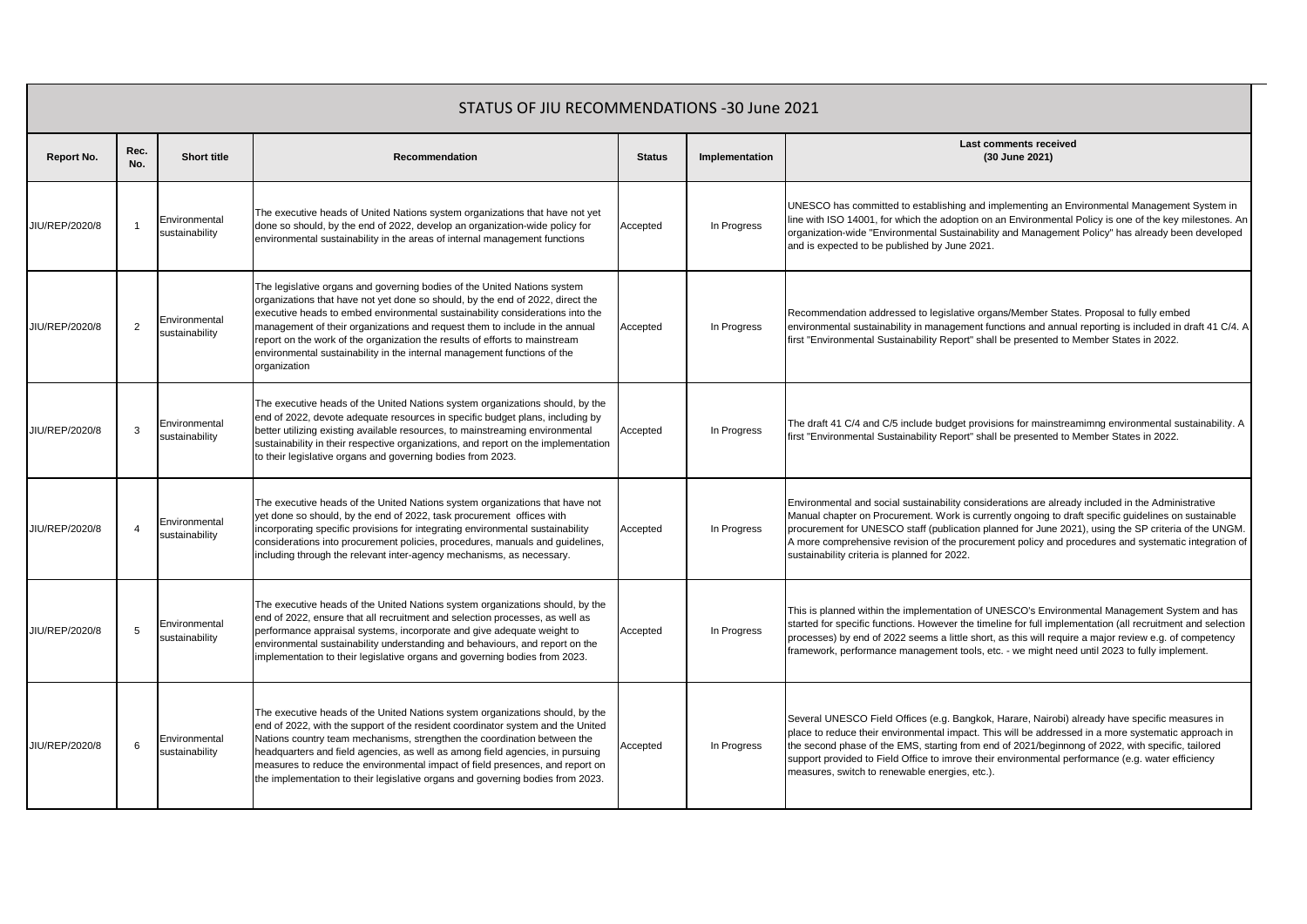| <b>Report No.</b> | Rec.<br>No.    | <b>Short title</b>              | <b>Recommendation</b>                                                                                                                                                                                                                                                                                                                                                                                                                                                                                                                                                                                    | <b>Status</b> | Implementation | Last comments received<br>(30 June 2021)                                                                                                                                                                                                                                                                                                                                                                                                                                                                                                                                                                                                                                           |
|-------------------|----------------|---------------------------------|----------------------------------------------------------------------------------------------------------------------------------------------------------------------------------------------------------------------------------------------------------------------------------------------------------------------------------------------------------------------------------------------------------------------------------------------------------------------------------------------------------------------------------------------------------------------------------------------------------|---------------|----------------|------------------------------------------------------------------------------------------------------------------------------------------------------------------------------------------------------------------------------------------------------------------------------------------------------------------------------------------------------------------------------------------------------------------------------------------------------------------------------------------------------------------------------------------------------------------------------------------------------------------------------------------------------------------------------------|
| JIU/REP/2020/8    | $\overline{7}$ | Environmental<br>sustainability | The executive heads of the United Nations system organizations should, by the<br>end of 2022, make all conferences, events and meetings organized by their<br>respective organizations "paper smart", while providing printed material only<br>upon official request and with adequate cost recovery measures following a<br>differential pricing system in respect of different customer groups – such as<br>official delegates, research institutions, other conference participants and<br>students - and report on the implementation to their legislative organs and<br>governing bodies from 2023. | Accepted      | In Progress    | This is already a consolidated practice at UNESCO, undertaken by many Sectors/Offices. Specific<br>guidelines and requirements for UNESCO "Green meetings" (which includes being 'paper smart') are<br>currently being developed, to be published in mid-2021, with roll-out end of 2021/2022. Reporting will<br>be done through a "Environmental Sustainability Report", starting in 2022.                                                                                                                                                                                                                                                                                        |
| JIU/REP/2020/8    | -8             | Environmental<br>sustainability | The executive heads of the United Nations system organizations that have not<br>yet done so should, by the end of 2022, task the relevant offices responsible for<br>organizing conferences, meetings and events with developing a policy for<br>incorporating provisions relating to environmental sustainability considerations<br>into policies, procedures, manuals and guidelines, including through the relevant<br>inter-agency mechanisms, as necessary.                                                                                                                                         | Accepted      | In Progress    | Specific guidelines and requirements for UNESCO "Green meetings" are currently being developed,<br>based on recommendations from UNEP and ICLEI. To be published in mid-2021, with roll-out end of<br>2021/2022. Revision of the Administrative Manual chapters regarding meetings is ongoing in parallel. In<br>line with the UN Sustainability Management Strategy, meetings of more than 300 participants will be<br>required to be climate-neutral. To note that UNESCO is also serving as pilot for a 'Sustainable Virtual<br>Meetings culture' project across the UN, in collaboration with UNEP and with funding from Sweden<br>(timeline: 2021/2022).                      |
| JIU/REP/2020/8    | $\mathbf{q}$   | Environmental<br>sustainability | The executive heads of organizations of the United Nations system should<br>ensure that, by the end of 2022, information and communications technology<br>services' actions and projects comply with environmental sustainability<br>considerations, including ensuring that greenhouse gas emissions are at a level<br>compatible with the United Nations Framework Convention on Climate Change<br>Paris agreement.                                                                                                                                                                                    | Accepted      | In Progress    | Recommendation well received. Green IT is of key importance, but since this is still a less advanced<br>area, the timeline of end of 2022 might be too short too fully implement this recommendation. UNESCO<br>is involved in a pilot project with UNEP on sustainable virtual meetings practices that include policy<br>reviews, detecting incentives and contra-incentives to virtual meetings including for the ICT function.<br>However, more thinking at UN system level is needed around green ICT and ICT for greening as well<br>as resources and the involvement of the UN ICT network are necessary to design a satisfactory Green<br>ICT plan for the UN / for UNESCO. |
| JIU/REP/2020/7    | $\overline{1}$ | Blockchain<br>Applications      | The governing bodies of the United Nations system organizations should ensure<br>that, when applicable, the use of blockchain applications will be integrated,<br>together with other digital technologies, into the innovation strategies and<br>policies adopted by their respective organizations                                                                                                                                                                                                                                                                                                     | Accepted      | Not started    | The Secretariat fully supports this recommendation and stands ready to provide all possible assistance<br>to the Governing Bodies in this regard.                                                                                                                                                                                                                                                                                                                                                                                                                                                                                                                                  |
| JIU/REP/2020/7    | $\overline{2}$ | Blockchain<br>Applications      | The executive heads of the United Nations system organizations should make<br>sure that the examination of possible blockchain use cases will be based on<br>assessments of project risks, including with respect to relevant organizational<br>policies and regulations on privileges and immunities, data protection,<br>confidentiality, cybersecurity, system integrity, and reputation.                                                                                                                                                                                                             | Accepted      | In progress    | Every effort is already made to properly address project risks, including with respect to relevant policies<br>and regulations on privileges and immunities, data protection, confidentiality, cybersecurity, system<br>integrity, and reputation.                                                                                                                                                                                                                                                                                                                                                                                                                                 |
| JIU/REP/2020/7    | 3              | Blockchain<br>Applications      | The executive heads of the United Nations system organizations, if they have not<br>already done so, should endorse the Principles for Digital development by the<br>end of 2022, as a first step to ensuring a general common understanding of<br>digital transformation at the organizational level, including the possible use of<br>blockchains.                                                                                                                                                                                                                                                     | Accepted      | In progress    | This recommendation is being taken into account in the new One-UNESCO Digital Strategy to be<br>introduced before the end of 2021.                                                                                                                                                                                                                                                                                                                                                                                                                                                                                                                                                 |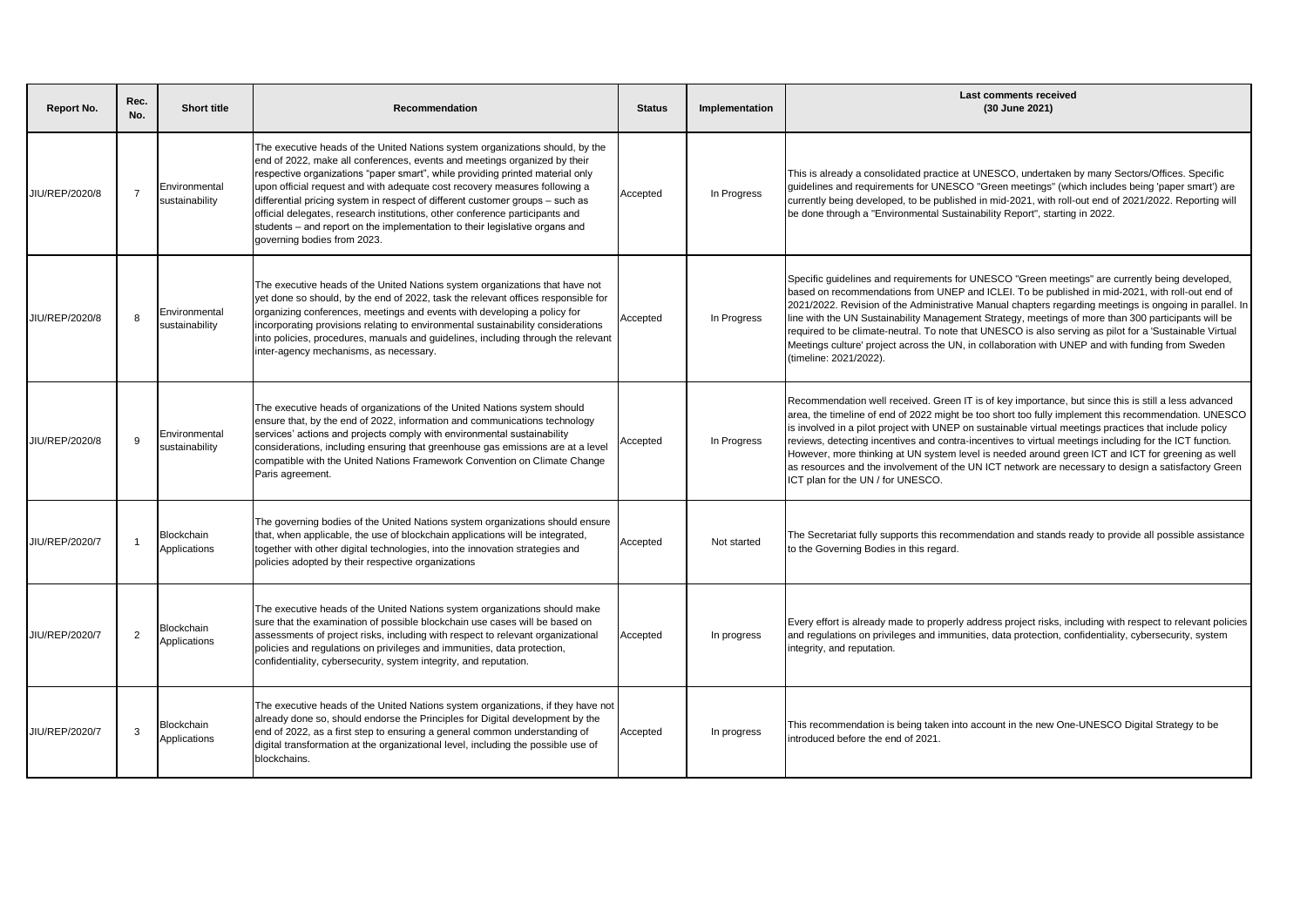| <b>Report No.</b> | Rec.<br>No.    | <b>Short title</b>                                 | Recommendation                                                                                                                                                                                                                                                                                                                                                                                                                                                                                                                                                                            | <b>Status</b>          | Implementation | <b>Last comments received</b><br>(30 June 2021)                                                                                                                                                                                                                                                                                                                                                      |
|-------------------|----------------|----------------------------------------------------|-------------------------------------------------------------------------------------------------------------------------------------------------------------------------------------------------------------------------------------------------------------------------------------------------------------------------------------------------------------------------------------------------------------------------------------------------------------------------------------------------------------------------------------------------------------------------------------------|------------------------|----------------|------------------------------------------------------------------------------------------------------------------------------------------------------------------------------------------------------------------------------------------------------------------------------------------------------------------------------------------------------------------------------------------------------|
| JIU/REP/2020/7    | $\overline{4}$ | Blockchain<br>Applications                         | The executive heads of the United Nations system organizations should ensure<br>that any decision on using blockchain should be based on an appropriate<br>determination of the business case and of the most suitable solution, using as<br>guidance a decisionmaking matrix (as described in the present report, as well as<br>any enhancements and/or adaptations).                                                                                                                                                                                                                    | Accepted               | In progress    | This recommendation is being implemented through the new Digital Governance structure, in partucular<br>the Digital Transformation Working Group (DTWG) responsible for decision-making on all new IT/digital<br>projects.                                                                                                                                                                           |
| JIU/REP/2020/7    | 6              | Blockchain<br>Applications                         | The governing bodies of the United Nations system organizations should<br>encourage Member States to engage with the United Nations Commission on<br>International Trade Law in its exploratory and preparatory work on legal issues<br>that relate to blockchain in the broader context of the digital economy and digital<br>trade, including on dispute resolution, which is aimed at reducing legal insecurity<br>in that field.                                                                                                                                                      | Accepted               | Not started    | The Secretariat fully supports this recommendation and stands ready to provide all possible assistance<br>to the Governing Bodies in this regard. The Executive Board may wish to adopt a decision to that effect.                                                                                                                                                                                   |
| JIU/REP/2020/7    | 8              | Blockchain<br>Applications                         | The executive heads of the United Nations system organizations, through the<br>relevant coordination mechanisms, including with support from the United<br>Nations International Computing Centre, should consider the adoption of a non-<br>binding interagency blockchain governance framework for use by interested<br>organizations, with a view to ensuring coherent and consistent blockchain<br>approaches across the system by the end of 2022, including for projects that may<br>involve multiple United Nations organizations.                                                 | Accepted               | Not started    | The Secretariat fully accepts this recommendation. UNESCO will collaborate on the subject with other<br>UN agencies and UNICC.                                                                                                                                                                                                                                                                       |
| JIU/REP/2020/5    | $\overline{4}$ | <b>ERM</b>                                         | By the end of 2022, legislative/governing bodies of participating organizations<br>should request executive heads to report on the outcomes of a comprehensive<br>review of the organization's implementation of ERM against JIU benchmarks 1 to<br>9, as outlined in the present report.                                                                                                                                                                                                                                                                                                 | Accepted               | In Progress    | By the end of 2021, UNESCO should complete the outputs foreseen in its roadmap and reassess its<br>maturity level in light of those. JIU benchmarks 1 to 9 will be also considered in this framework and the<br>reporting will be ensured by end of 2022 in line with the annual communication to governing bodies.                                                                                  |
| JIU/REP/2020/3    | $\overline{4}$ | UN Common<br>premises                              | The Secretary-General and the other executive heads of the United Nations<br>system organizations should work together in the framework of the United<br>Nations Sustainable Development Group to expedite the compilation of the<br>database component of the envisaged common premises platform by mid-2021<br>and ensure that periodic reporting to the General Assembly includes information<br>on the status of the database and how the common premises platform is being<br>used to contribute to the realization of efficiency gains and any other common<br>premises objectives. | Accepted               | In Progress    |                                                                                                                                                                                                                                                                                                                                                                                                      |
| JIU/REP/2020/2    | -1             | Policies and<br>platforms in suppor<br>of learning | The executive heads of United Nations system organizations, if they have not<br>already done so, should establish a minimum set of key performance indicators<br>and associated targets for the efficiency of learning programmes and their<br>effectiveness in support of business outcomes, which the organizations should<br>monitor and report upon to the governing bodies.                                                                                                                                                                                                          | Jnder<br>Consideration | In Progress    | The Organization currently uses the Kirkpatrick framework for measuring the efficiency of learning<br>programmes. For larger scale programmes, additional performance indicators and impact on business<br>outcomes are used. Where applicable, these are reported to the Governing Bodies. An interagency<br>working group including learning managers on earning impact is addressing this matter. |
| JIU/REP/2020/2    | $\overline{2}$ | Policies and<br>platforms in suppor<br>of learning | The executive heads of the United Nations system organizations should integrate<br>the evaluation findings on learning into the learning management systems and<br>use them effectively to inform decision-making processes on future learning<br>activities.                                                                                                                                                                                                                                                                                                                             | Accepted               | In Progress    | Evaluation related to levels 1, and where applicable level 2, of the Kirkpatrick framework is captured<br>and recorded in the learning management system. The data informs decision-making on a range of<br>criteria including the language in which training is delivered, timings, structure and content.                                                                                          |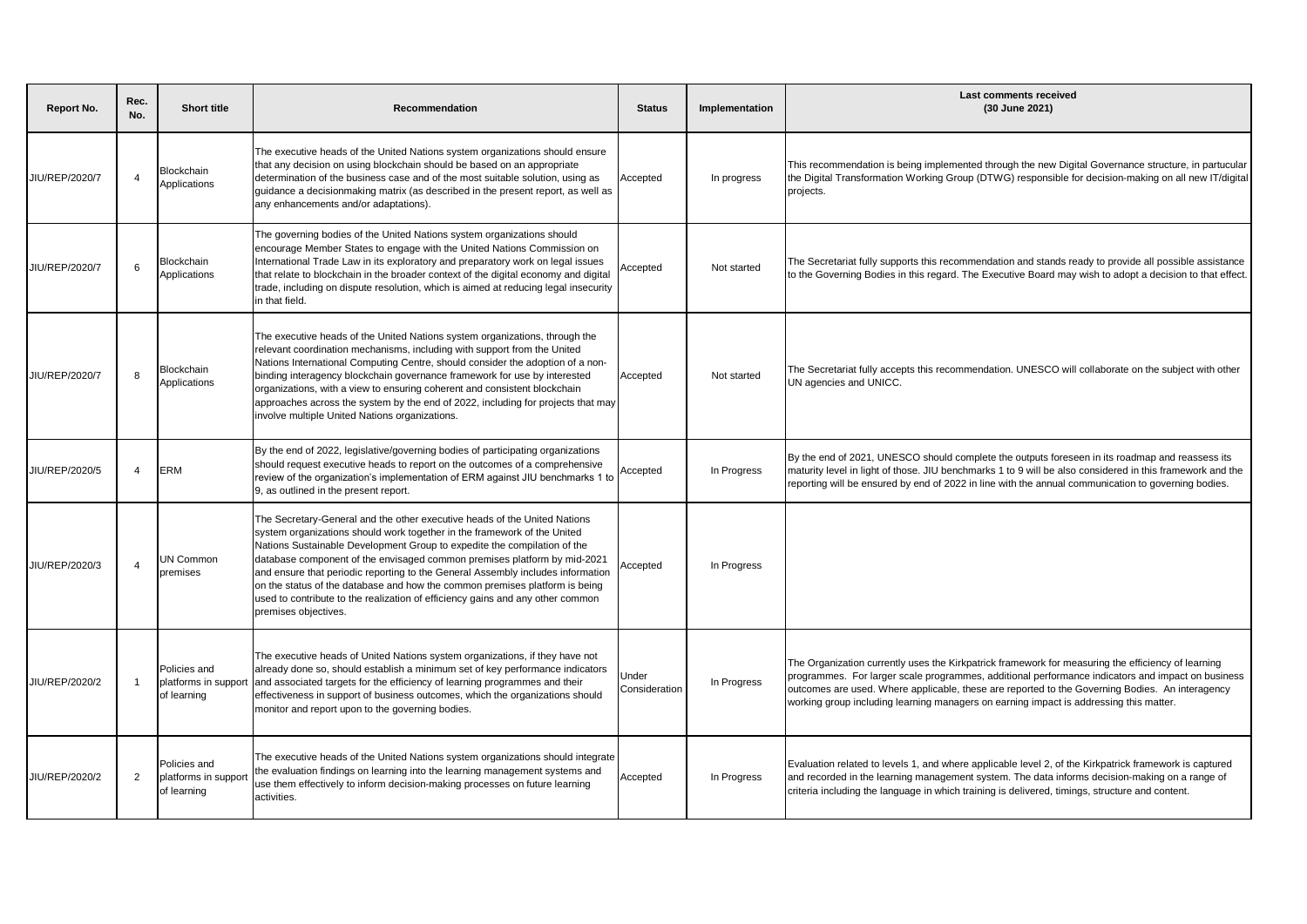| <b>Report No.</b> | Rec.<br>No.    | <b>Short title</b>                                               | Recommendation                                                                                                                                                                                                                                                                                                                                                                                                                                                                                                                    | <b>Status</b>          | Implementation | Last comments received<br>(30 June 2021)                                                                                                                                                                                                                                                                                                                                                                                                         |
|-------------------|----------------|------------------------------------------------------------------|-----------------------------------------------------------------------------------------------------------------------------------------------------------------------------------------------------------------------------------------------------------------------------------------------------------------------------------------------------------------------------------------------------------------------------------------------------------------------------------------------------------------------------------|------------------------|----------------|--------------------------------------------------------------------------------------------------------------------------------------------------------------------------------------------------------------------------------------------------------------------------------------------------------------------------------------------------------------------------------------------------------------------------------------------------|
| JIU/REP/2020/2    | 3              | Policies and<br>platforms in suppor<br>of learning               | The executive heads of the United Nations system organizations should, in<br>consultation with the United Nations Sustainable Development Group, examine<br>the existing options for a comprehensive joint curriculum or at least system-wide<br>quality assurance of courses related to the 2030 Agenda for Sustainable<br>Development, by the end of 2021.                                                                                                                                                                      | Jnder<br>Consideration | Not Started    | This task is also being addressed by the learning managers witihn the Learning managers forum. Such<br>system-wide matters are to be launched and monitored by UNSSC.                                                                                                                                                                                                                                                                            |
| JIU/REP/2020/2    | 5              | Policies and<br>platforms in suppor<br>of learning               | The Director-General of the United Nations Educational, Scientific and Cultural<br>Organization should, in coordination with the executive heads of all interested<br>organizations in the United Nations system, in particular the United Nations<br>System Staff College, establish and maintain a comprehensive catalogue of<br>open learning resources that are relevant for individual organizations and for<br>cross-cutting learning needs, in particular those related to the 2030 Agenda for<br>Sustainable Development. | Jnder<br>Consideration | In Progress    | UNESCO has initiated liaison with UNICC who have a project to develop an aggregator, which merits<br>further exploration to meet this recommendation. However learning catalogue for staff throughout the<br>UN System is more properly within the mandate of UNSSC. Furthermore, UNESCO does not have the<br>resources to further dedicate to this project for 2021, and the situation is unlikely to improve during the<br>2022-2023 biennium. |
| JIU/REP/2020/2    | 6              | Policies and<br>platforms in suppo<br>of learning                | The executive heads of the United Nations system organizations, if they have not<br>already done so, should establish criteria for the more systematic use of external<br>platforms, based on judicious curating of their courses and realistic learning<br>objectives.                                                                                                                                                                                                                                                           | Accepted               | In Progress    | UNESCO is in year two of a three year contract for licencesed learning resources from external<br>platforms. We shall decide on how to go about the renewal in coordination with the colleagues handling<br>IT (Business Digital Support) and after consulting with other agencies. In 2021 there will be several<br>major training programmes (supervision, project management) which will take place "live" even if<br>online.                 |
| JIU/REP/2020/2    | $\overline{7}$ | Policies and<br>platforms in suppor<br>of learning               | The executive heads of the United Nations system organizations should, through<br>inter-agency agreements, recognize relevant learning programmes followed on<br>external platforms, for which appropriate credentials are presented, and reflect<br>that recognition in the learning management systems.                                                                                                                                                                                                                         | Accepted               | In Progress    | UNESCO's learning mangement system allows for recording and recognizing learning programmes<br>followed on external programmes. Since emphasis is placed on the application of the learning, all<br>programmes can be recorded on the LMS, and not only those with specific credentials or accreditation.                                                                                                                                        |
| JIU/REP/2020/2    | 8              | Policies and<br>platforms in suppo<br>of learning                | The governing bodies of United Nations system organizations should, by the end<br>of 2023, approve a common United Nations Organizational Learning Framework,<br>agreed through relevant inter-agency mechanisms, which should contain a set of<br>principles and a plan of action for gradual implementation.                                                                                                                                                                                                                    | Under<br>Consideration | Not Started    | UNSCC will lead this process in coordination with the Learning Managers of the UN System.                                                                                                                                                                                                                                                                                                                                                        |
| JIU/REP/2020/1    | $\overline{7}$ | Investigation<br>function in the UN<br>system                    | The legislative bodies of United Nations system organizations that have not yet<br>done so should develop and adopt appropriate formal procedures for the<br>investigation of complaints of misconduct by executive heads and adopt<br>appropriate policies by the end of 2021.                                                                                                                                                                                                                                                   | Accepted               | Not Started    |                                                                                                                                                                                                                                                                                                                                                                                                                                                  |
| JIU/REP/2019/9    |                | Outsourcing of<br>services to<br>commercial service<br>providers | The executive heads of United Nations system organizations should task the<br>relevant offices with developing, through consultations with relevant internal<br>stakeholders, by the end of 2021, a common organization-wide definition of<br>outsourcing and further concretize it by developing approaches and procedural<br>quidelines on the subject matter.                                                                                                                                                                  | Accepted               | Not started    | The elaboration of the UNESCO definition will be tackled within the review of the Administrative<br>Manual, planned for 2021. Harmonization will be needed throughout the Organization, to aline tools,<br>workflow, and related document and also on communication on this issue.                                                                                                                                                               |
| JIU/REP/2019/9    | 2              | Outsourcing of<br>services to<br>commercial service<br>providers | The legislative bodies of the United Nations system organizations should request<br>their executive heads to ensure that, by the end of 2022, annual reports on<br>procurement include a subsection on expenditures on services sourced from<br>commercial service providers.                                                                                                                                                                                                                                                     | Accepted               | In Progress    | Standard reporting is already done to UNESCO Governing Bodies. We will examine how this can be<br>adapted to be part of the reporting towards legislative bodies. A correct level of detail needs to be<br>determined.                                                                                                                                                                                                                           |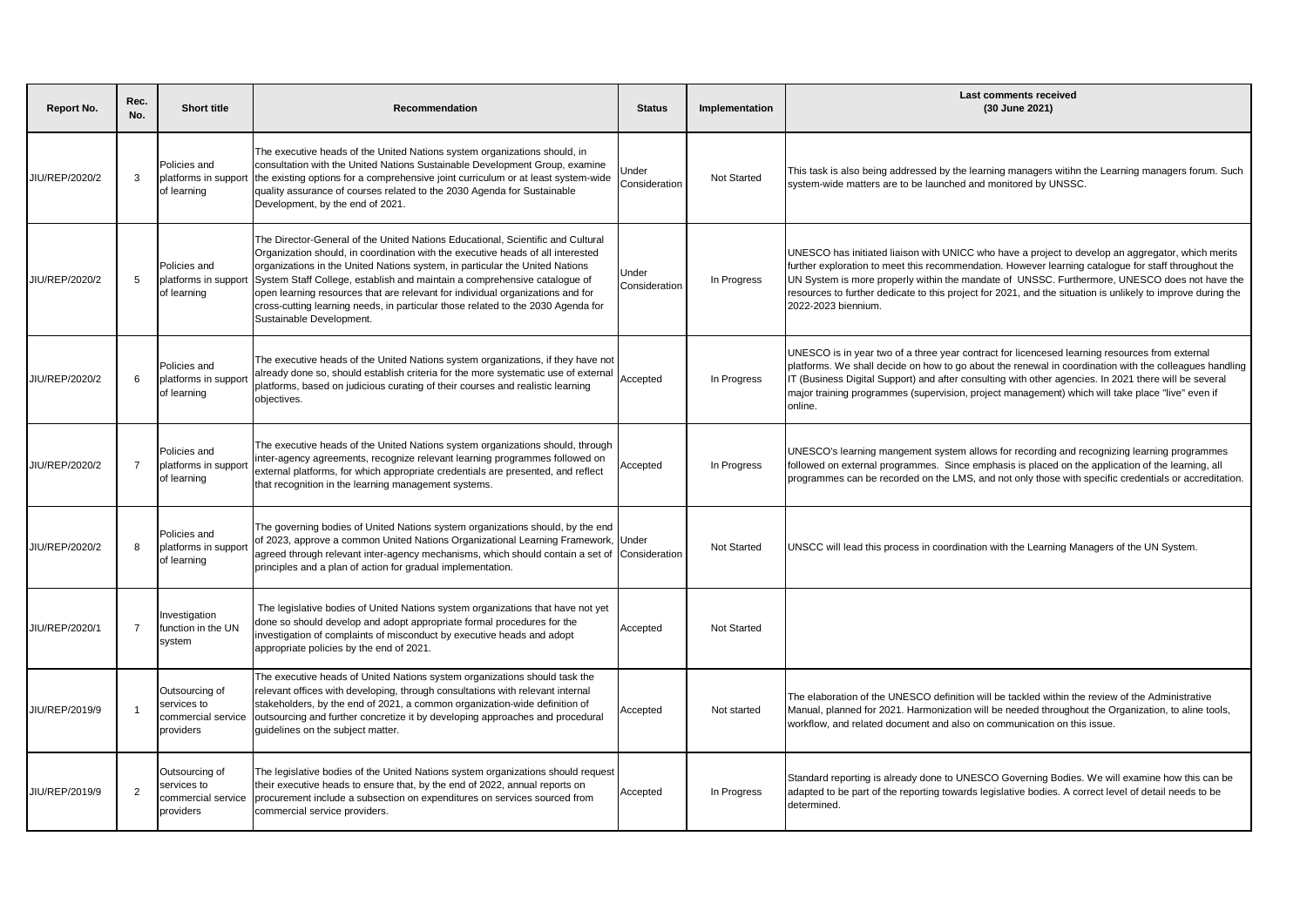| <b>Report No.</b> | Rec.<br>No.            | <b>Short title</b>                                               | Recommendation                                                                                                                                                                                                                                                                                                                                                                                                                                                                                                                                                                                                                      | <b>Status</b>          | Implementation | Last comments received<br>(30 June 2021)                                                                                                                                                                                                                                                                                                                                                                                                       |
|-------------------|------------------------|------------------------------------------------------------------|-------------------------------------------------------------------------------------------------------------------------------------------------------------------------------------------------------------------------------------------------------------------------------------------------------------------------------------------------------------------------------------------------------------------------------------------------------------------------------------------------------------------------------------------------------------------------------------------------------------------------------------|------------------------|----------------|------------------------------------------------------------------------------------------------------------------------------------------------------------------------------------------------------------------------------------------------------------------------------------------------------------------------------------------------------------------------------------------------------------------------------------------------|
| JIU/REP/2019/9    | -3                     | Outsourcing of<br>services to<br>commercial service<br>providers | The executive heads of United Nations system organizations should instruct all<br>requisitioning offices to actively work towards assessing their use of sources of<br>supply from vendors in developing countries and economies in transition, and<br>increase it, as applicable, based on such assessment, with the provision that<br>such activities shall not contravene policies established by organizations to<br>ensure effective competition.                                                                                                                                                                              | Under<br>consideration | Not started    | Will be examined closely, if applicable will need to be specified or modified in UNESCO Administrative<br>Manual, as the manual at this stage is mainly oriented towards "value for money".                                                                                                                                                                                                                                                    |
| JIU/REP/2019/9    | $\boldsymbol{\Lambda}$ | Outsourcing of<br>services to<br>commercial service<br>providers | The executive heads of United Nations system organizations should encourage<br>all offices to ensure that, by the end of 2021, the sourcing of any strategic,<br>sensitive or high-value service and related goods from a commercial service<br>provider is preceded by the conduct of a clearly-documented strategic analysis<br>that includes short and long-term considerations and costs, and that the analysis<br>has been reviewed and approved by the appropriate authority, prior to a formal<br>decision on the sourcing option.                                                                                           | Accepted               | In Progress    | The mentioned activities are already partially implemented in the current processes. A current review of<br>UNESCO procurement will take on board this recommendation so that it can be fully implmented by<br>end 2021. To be considered also is the work currently done on the High Risk Project Committee, which<br>would enable, when the ToR's of this committee would be validated and published, to close fully this<br>recommendation. |
| JIU/REP/2019/9    | -5                     | Outsourcing of<br>services to<br>commercial service<br>providers | The executive heads of United Nations system organizations should instruct all<br>offices to ensure that, by the end of 2021, strategic, sensitive and high-value<br>commercially outsourced services under their purview are subject to periodic<br>review, including risk assessments, to ascertain whether appropriate risk<br>management measures are developed by the relevant functions in each<br>organization.                                                                                                                                                                                                              | Accepted               | In Progress    | The mentioned activities are already partially implemented in the current processes. A current review of<br>UNESCO procurement will take on board this recommendation so that it can be fully implmented by<br>end 2021. ERM policy development is on track and in line with proposed action.                                                                                                                                                  |
| JIU/REP/2019/9    | $\overline{7}$         | Outsourcing of<br>services to<br>commercial service<br>providers | The executive heads of United Nations system organizations should instruct all<br>offices to ensure that, by the end of 2021, following any decision to source a<br>service and related goods of strategic, sensitive or high value from a commercial<br>service provider, the requisitioning office should develop clearly detailed<br>guidelines for managing vendor transition, including corresponding backup<br>arrangements, and ensure that solicitation documents clearly outline the<br>responsibility of the vendor as regards transitional assistance and knowledge<br>transfer to the organization and incoming vendor. | Accepted               | In Progress    | Recommendation already partially implemented, Administrative Manual will be modified to comply with<br>this recommendation.                                                                                                                                                                                                                                                                                                                    |
| JIU/REP/2019/8    | $\overline{2}$         | nter-agency<br>mobility                                          | Executive heads should, by the end of 2021, review all administrative issuances<br>to clarify how inter-agency mobility is treated in each of those contexts.                                                                                                                                                                                                                                                                                                                                                                                                                                                                       | Accepted               | Not started    | As stated in the SG's note on the report, the implementation of this recommendation will require a<br>harmonized approach and collaboration of all members of the Human Resources Network of the High<br>level Committee on Management. No consideration has been made at the UN level for the moment in<br>this regard.                                                                                                                       |
| JIU/REP/2019/8    | $\overline{4}$         | nter-agency<br>nobility                                          | Executive heads should, by the end of 2021, revise the 2012 Agreement to<br>specify procedures for the handling of allegations of misconduct by staff who<br>have moved to another organization under the terms of the Agreement.                                                                                                                                                                                                                                                                                                                                                                                                   | Accepted               | Not started    | Such inter-agency revision should best be initiated and led by the CEB HR Network. In addition, the<br>Legal adviser should also be involved. When the revision of the 2012 agreement is kicked off,<br>UNESCO will definitively participate and contribute. No consideration has been made at the UN level<br>for the moment in this regard.                                                                                                  |
| JIU/REP/2019/8    | 6                      | nter-agency<br>mobility                                          | The Secretary-General, in coordination with other executive heads in the<br>framework of the High-Level Committee on Management, as he considers<br>appropriate, should, by the end of June 2022, articulate the business case for<br>inter-agency mobility by setting out what it should accomplish for the<br>organizations as well as how it contributes to human resources management<br>objectives and to the delivery of programmatic results. Such a business case<br>could usefully examine success stories, such as the impact on career<br>trajectories.                                                                  | Accepted               | Not started    | Recommendation addressed to the UNSG. UNESCO acknowledges that inter agency mobility is<br>essential and can be seen as a great opportunity for career development.                                                                                                                                                                                                                                                                            |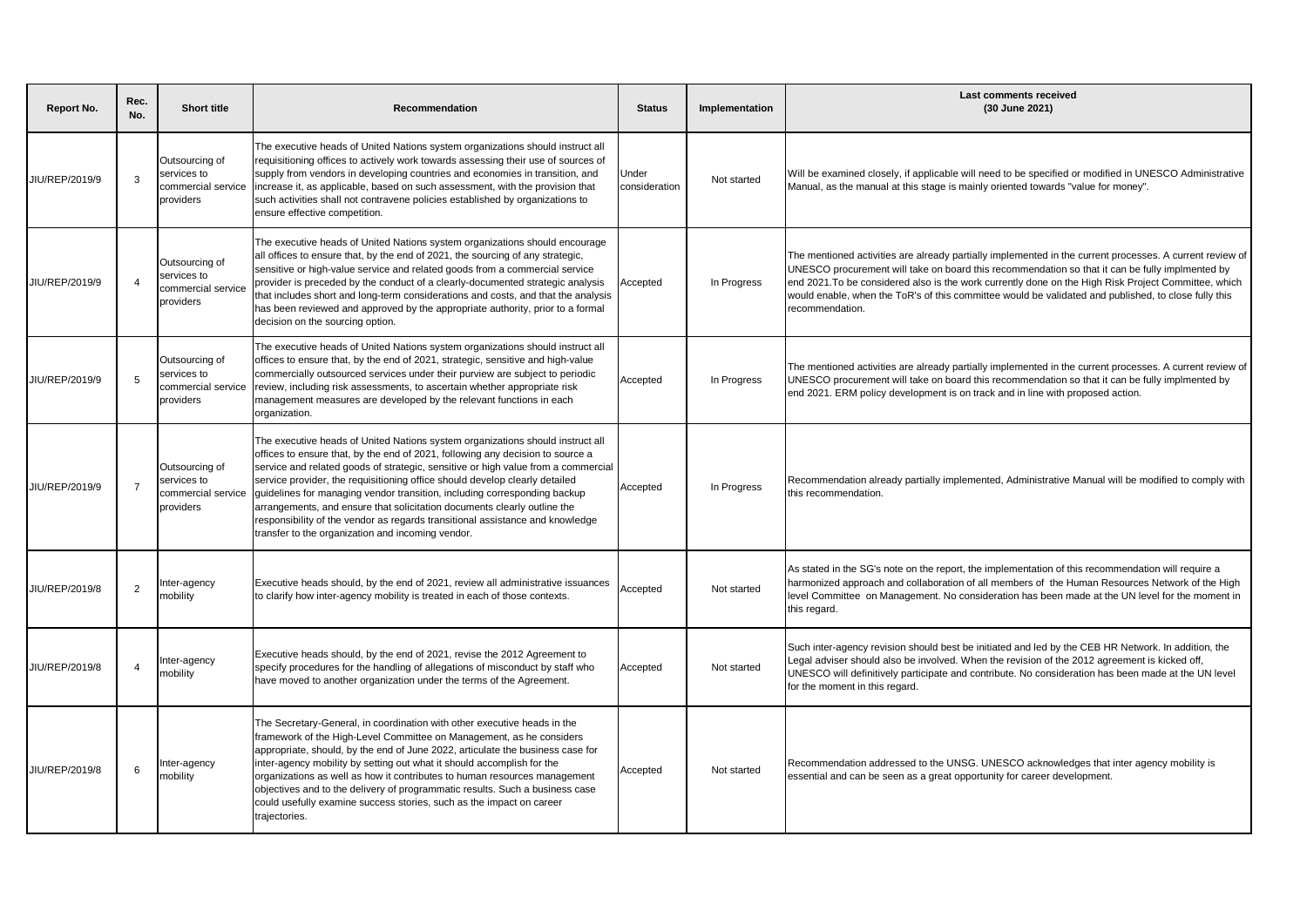| Report No.     | Rec.<br>No.    | <b>Short title</b>                       | Recommendation                                                                                                                                                                                                                                                                                                                                                                                                                                                                                                                                                                                                                                                                          | <b>Status</b>          | Implementation | <b>Last comments received</b><br>(30 June 2021)                                                                                                                                                                                                                                                                                                                                                                     |
|----------------|----------------|------------------------------------------|-----------------------------------------------------------------------------------------------------------------------------------------------------------------------------------------------------------------------------------------------------------------------------------------------------------------------------------------------------------------------------------------------------------------------------------------------------------------------------------------------------------------------------------------------------------------------------------------------------------------------------------------------------------------------------------------|------------------------|----------------|---------------------------------------------------------------------------------------------------------------------------------------------------------------------------------------------------------------------------------------------------------------------------------------------------------------------------------------------------------------------------------------------------------------------|
| JIU/REP/2019/8 | $\overline{7}$ | Inter-agency<br>mobility                 | The Secretary-General, working with other executive heads, should assess the<br>impact of the United Nations system leadership framework on the development<br>of a common management culture supportive of a One United Nations mindset<br>and report to the Economic and Social Council at its 2022 session in the context<br>of his report on the work of CEB. They should also consider the possibility of<br>using this framework to strengthen a common management culture in United<br>Nations organizations through the inter-agency mobility of a pool of managers, as<br>had been envisaged through a Senior Management Service that CEB had<br>planned to implement in 2004. | Accepted               | Not started    | In his note on this report, the SG stated that Organizations will consider tasking the Human Resources<br>Network of the High level Committee on Management with assessing the impact and make<br>ecommendations on the United Nations system leadership framework. When such exercise is initiated,<br>UNESCO will play its part. No consideration has been made at the UN level for the moment in this<br>regard. |
| JIU/REP/2019/8 | 8              | Inter-agency<br>mobility                 | Executive heads should enable all United Nations system staff members to<br>compete for vacant posts on a basis equal to that established for their own staff.<br>while considering downsizing contexts, the abolition of posts and positions, and<br>the administration of rotational placements.                                                                                                                                                                                                                                                                                                                                                                                      | Under<br>consideration | In Progress    | All UNESCO posts are advertised externally and opened to all qualified candidates. The consideration<br>of UN staff on the same footing as UNESCO staff members would require approval of the General<br>Conference as the recruitment rules provide for priority consideration to UNESCO staff members. This<br>will be considered when drafting the document for the forthcoming GC.                              |
| JIU/REP/2019/8 | 9              | Inter-agency<br>mobility                 | The Secretary-General and other executive heads who are members of CEB<br>should, by the end of 2021, define how the mutual recognition of rules and<br>procedures will be applied to overcome regulatory and procedural barriers to<br>inter-agency mobility, and report on measures taken to the Economic and Social<br>Council at its 2022 session in the context of the annual report of the Secretary-<br>General on the work of CEB.                                                                                                                                                                                                                                              | Under<br>consideration | Not started    | The implementation of this recommendation would require consultations among all relevant<br>stakeholders and consideration of the legal framework specific to each UN entity. No consideration has<br>been made at the UN level for the moment in this regard.                                                                                                                                                      |
| JIU/REP/2019/6 | $\overline{1}$ | <b>Audit and Oversight</b><br>committees | The legislative and/or governing bodies of the United Nations system<br>organizations that have not already done so should ensure that the terms of<br>reference or charter of their respective audit and oversight committees are<br>revised and updated by the end of 2021 to include specific references to their<br>independence and reporting line to their legislative and/or governing bodies.                                                                                                                                                                                                                                                                                   | Accepted               | In Progress    | TORs have been updated and endorsed by the Executive Board at its 211th session. Final decision will<br>be taken by the General Conference                                                                                                                                                                                                                                                                          |
| JIU/REP/2019/6 | 6              | Audit and Oversight<br>committees        | The legislative and/or governing bodies of the United Nations system<br>organizations that have not already done so should request their audit and<br>oversight committees to undertake a selfassessment every year and an<br>independent performance evaluation every three years and report to them on the<br>results.                                                                                                                                                                                                                                                                                                                                                                | Accepted               | In Progress    | UNESCO concurs with the annual self-assessment as it is the current UNESCO's OAC practice,<br>however we do not consider that the request for an independent performance evaluation every three<br>years is fully aligned with industry standards.<br>Self assessment is done yearly already and the independent evaluation has not been accepted.<br>Partially Implemented                                         |
| JIU/REP/2019/5 | $\overline{1}$ | Cloud computing<br>services              | The executive heads of the United Nations organizations should ensure that<br>business continuity planning includes strategies and measures to mitigate the<br>risk of failure by cloud service providers to deliver the contracted services.                                                                                                                                                                                                                                                                                                                                                                                                                                           | Accepted               | In progress    | Reflection and consultations are under way to develop relevant strategies, measures, and related<br>mplementation modalities.                                                                                                                                                                                                                                                                                       |
| JIU/REP/2019/5 | $\overline{2}$ | Cloud computing<br>services              | The governing bodies of the United Nations organizations should request the<br>heads of their respective organizations to include provisions in their financial<br>strategies that facilitate the adaptation, responsiveness and efficient use of<br>operational expenditures and capital investments related to new technologies.                                                                                                                                                                                                                                                                                                                                                      | Accepted               | In progress    | Dialogue with the Governing Bodies on this matter is under way, in particular in the context of the<br>preparation of the next Programme and Budget (41 C/5).                                                                                                                                                                                                                                                       |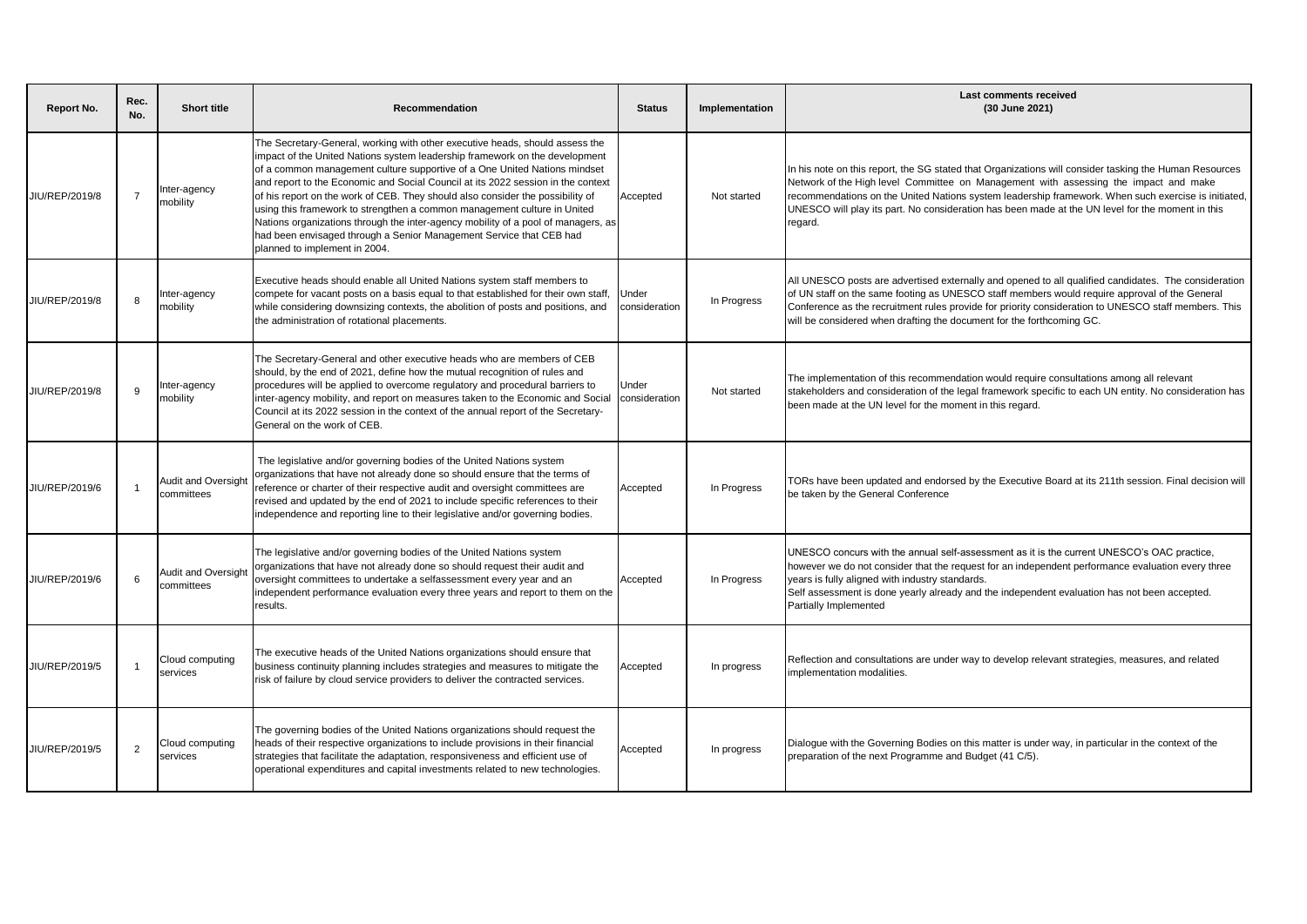| Report No.     | Rec.<br>No.    | <b>Short title</b>                         | Recommendation                                                                                                                                                                                                                                                                                                                                                                                                                                                                                                                       | <b>Status</b> | Implementation | <b>Last comments received</b><br>(30 June 2021)                                                                                                                                                                                                                                                                                                                                                                                                                                                                                                                                                                                                                                                                                                                                                                                                                                         |
|----------------|----------------|--------------------------------------------|--------------------------------------------------------------------------------------------------------------------------------------------------------------------------------------------------------------------------------------------------------------------------------------------------------------------------------------------------------------------------------------------------------------------------------------------------------------------------------------------------------------------------------------|---------------|----------------|-----------------------------------------------------------------------------------------------------------------------------------------------------------------------------------------------------------------------------------------------------------------------------------------------------------------------------------------------------------------------------------------------------------------------------------------------------------------------------------------------------------------------------------------------------------------------------------------------------------------------------------------------------------------------------------------------------------------------------------------------------------------------------------------------------------------------------------------------------------------------------------------|
| JIU/REP/2019/2 | -1             | <b>Gender Equality</b>                     | The executive heads of the United Nations system organizations should critically<br>assess on a regular basis the quality assurance mechanisms in place in their<br>organization to ensure that ratings by indicator under the United Nations System-<br>wide Action Plan on Gender Equality and the Empowerment of Women are<br>accurate according to the technical notes issued by the United Nations Entity for<br>Gender Equality and the Empowerment of Women and that such ratings are<br>appropriately supported by evidence. | Accepted      | In Progress    | UNESCO submits an annual report on its progress to implement the UN-SWAP. The evaluation by UN<br>Women of UNESCO's 2020 progress report highlights the launch of the 2019-2025 Strategy for GE in<br>and through Education as well as UNESCO's work to close the gender divide on digital skills. UN<br>Women recognized the continued leadership and commitment of UNESCO, at the highest level, to<br>ensure gender equality remains a global priority, for its dedication to girls' education, to the recognition<br>of women scientists and mentoring of young talents, to the safety of women journalists and to ensuring<br>that women artists around the world have the freedom to create. It concludes with recommendations for<br>the future including the introduction of a budget tracking mechanism and participation in a UN-SWAP<br>peer review.                         |
| JIU/REP/2019/2 | -5             | <b>Gender Equality</b>                     | Before the completion of the System-wide Action Plan 2.0, the executive heads<br>of the United Nations system organizations should ensure an independent<br>assessment of effective progress towards gender mainstreaming to promote<br>gender equality and the empowerment of women within their organization, using<br>the Action Plan as a benchmark, as applicable.                                                                                                                                                              | Accepted      | In Progress    | UNESCO's Internal Oversight Service initiated a review (audit and evaluation) of Priority Gender<br>Equality in late 2019. The findings of the first phase of the IOS evaluation were presented to the 210th<br>session of UNESCO's Executive Board with several recommendations to improve future results by<br>investing in more consistent planning and reporting tools for gender equality, systematic monitoring,<br>evaluation and learning lessons. It also recommended clarifying and strengthening the gender equality<br>architecture and culture as well as continuing to develop UNESCO as a gender responsive organisation<br>and model workplace. A management response was prepared and also submitted to the 210th session<br>of the Executive Board, indicating several areas where progress is already being made to implement<br>the IOS evaluation recommendations. |
| JIU/REP/2018/7 | $\overline{2}$ | Strengthening<br>Policy research<br>uptake | The Executive Heads of the United Nations system organizations should<br>establish, in the set-up of their programme budgets and finance (cost accounting) Accepted<br>systems, a means to report on the cost of research activities by the end of 2020.                                                                                                                                                                                                                                                                             |               | Not started    | UNESCO supports partially this recommendation.<br>The foreseen institutional configuration for policy research among organizations in the United Nations<br>system should be flexible and take into account the particularity of each organization's mandate, scope<br>of research, strategic objectives, dedicated<br>financial and human resources.<br>Lessons learned show that costing of research activities could be only indicative. Full implementation of<br>such a recommendation would require adjustments in programming processes and related IT systems<br>and policies, hence, it would imply additional resources.                                                                                                                                                                                                                                                      |
| JIU/REP/2018/7 | $\overline{4}$ | Strengthening<br>Policy research<br>uptake | The Executive Heads of United Nations system organizations should carry out<br>periodic assessments of specific research needs and potential suppliers of<br>research products and associated costs, with the long-term objective of<br>strengthening internal capacities for research, as appropriate, and making<br>systematic use of research produced by academia.                                                                                                                                                               | Accepted      | In Progress    | The implementation of this recommendation is expected to enhance the effectiveness and efficiency of<br>policy research outputs within organizations.                                                                                                                                                                                                                                                                                                                                                                                                                                                                                                                                                                                                                                                                                                                                   |
| JIU/REP/2018/7 | 6              | Strengthening<br>Policy research<br>uptake | The Secretary-General of the United Nations, in his capacity as Chair of the<br>United Nations System Chief Executives Board for Coordination, should consider<br>calling on the Executive Heads of United Nations system organizations who have<br>not yet done so to establish a system-wide policy on open data access,<br>supporting software and research-sharing among the United Nations system<br>organizations.                                                                                                             | Accepted      | In Progress    | Several UN agencies have already established Open Access policies for their organization. UNESCO<br>was the first agency within UN system to establish an Open Access and Open Data policy. UNESCO is<br>currently working to establish an Open Data policy to support Artificial Intelligence and Machine<br>learning.<br>FAO, WHO, UNICEF, ITU, DESA, IFAD already have open access policy.<br>In order to deal with COVID-19 pandemic, on 27 October 2020 Chief Executives of UNESCO WHO<br>and OHCHR issued a joint statement on the importance of Opening Scientific Data and issued a joint<br>statement inviting countries to support Open Science recommendation spearheaded by UNESCO's<br>member states.<br>A UN system-wide initiative on Open Access is still iust a vision.                                                                                                |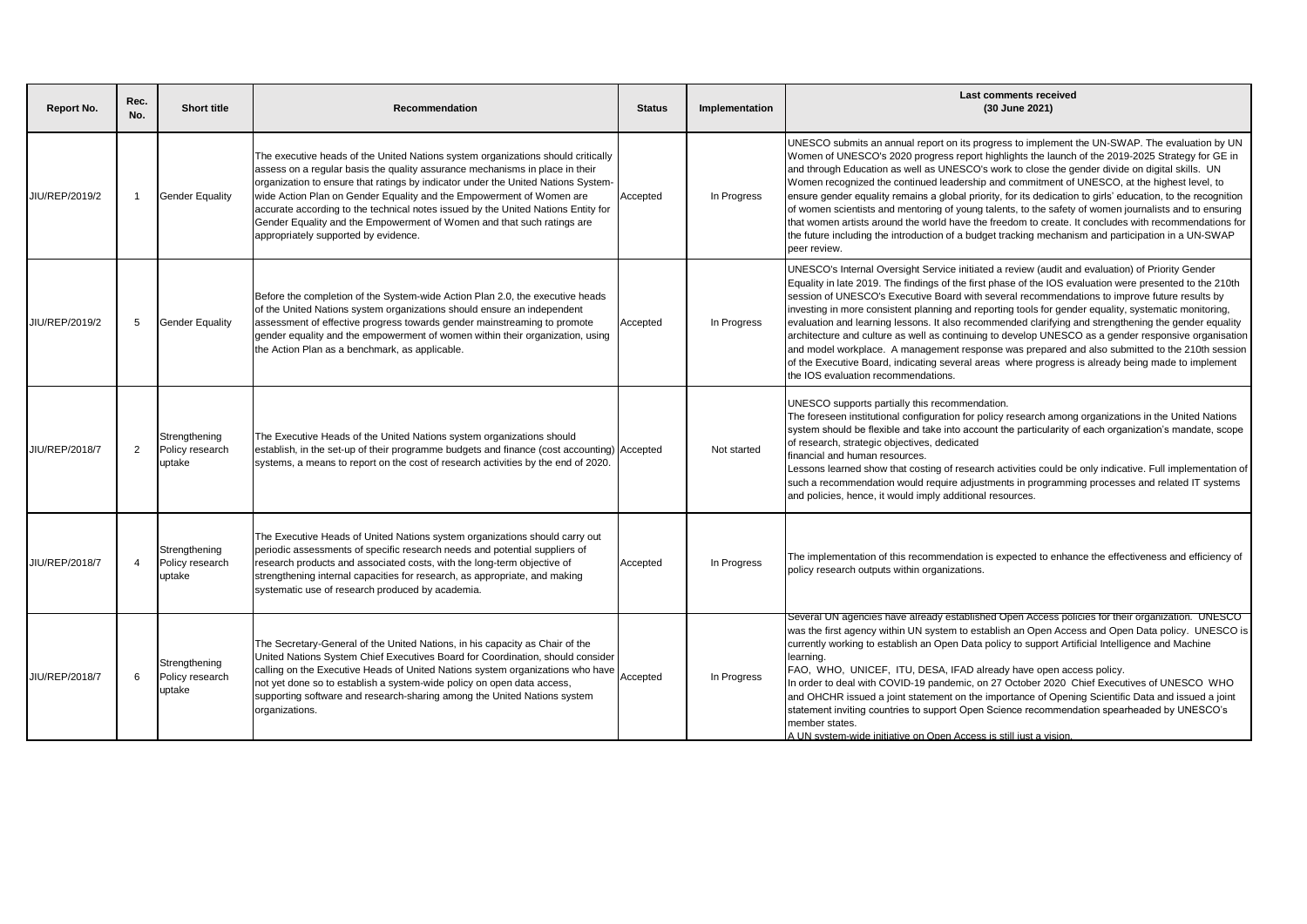| Report No.     | Rec.<br>No.    | <b>Short title</b>                                                                               | Recommendation                                                                                                                                                                                                                                                                                                                                                                                                                                                                               | <b>Status</b> | Implementation | <b>Last comments received</b><br>(30 June 2021)                                                                                                                                                                                                                                                                                                                                                                                                                                                                                                                                                                                                                                                                                                                                                                                                                                                                                                                                                                                                                                                      |
|----------------|----------------|--------------------------------------------------------------------------------------------------|----------------------------------------------------------------------------------------------------------------------------------------------------------------------------------------------------------------------------------------------------------------------------------------------------------------------------------------------------------------------------------------------------------------------------------------------------------------------------------------------|---------------|----------------|------------------------------------------------------------------------------------------------------------------------------------------------------------------------------------------------------------------------------------------------------------------------------------------------------------------------------------------------------------------------------------------------------------------------------------------------------------------------------------------------------------------------------------------------------------------------------------------------------------------------------------------------------------------------------------------------------------------------------------------------------------------------------------------------------------------------------------------------------------------------------------------------------------------------------------------------------------------------------------------------------------------------------------------------------------------------------------------------------|
| JIU/REP/2018/7 | $\overline{7}$ | Strengthening<br>Policy research<br>uptake                                                       | The Secretary-General of the United Nations and the Executive Heads of other<br>United Nations system organizations should review the level of involvement of<br>researchers from the South and adopt policies and frameworks that will stimulate<br>capacity-building for all dimensions of the policy research functions, including<br>research uptake at the national level, and report thereon to the General<br>Assembly and to the governing bodies, respectively, by the end of 2020. | Accepted      | Not started    |                                                                                                                                                                                                                                                                                                                                                                                                                                                                                                                                                                                                                                                                                                                                                                                                                                                                                                                                                                                                                                                                                                      |
| JIU/REP/2018/7 | 8              | Strengthening<br>Policy research<br>uptake                                                       | The Executive Heads of the United Nations system organizations involved in the<br>United Nations Network on Migration should instruct the relevant units to assess<br>the options of inter-agency collaboration, on the basis of converging interests and Accepted<br>specific competences, with regard to decision-making on migration-related<br>research projects by the end of 2019                                                                                                      |               | Not started    |                                                                                                                                                                                                                                                                                                                                                                                                                                                                                                                                                                                                                                                                                                                                                                                                                                                                                                                                                                                                                                                                                                      |
| JIU/REP/2018/7 | 9              | Strengthening<br>Policy research<br>uptake                                                       | The governing bodies of the United Nations system organizations should take<br>measures to ensure that commitments to inter-agency collaboration, including<br>through the establishment of a global data knowledge platform and the facilitation Accepted<br>of academic exchanges, as stipulated in the Global Compact for Safe, Orderly<br>and Regular Migration, are implemented by the end of 2020.                                                                                     |               | Not started    |                                                                                                                                                                                                                                                                                                                                                                                                                                                                                                                                                                                                                                                                                                                                                                                                                                                                                                                                                                                                                                                                                                      |
| JIU/REP/2018/7 | 11             | Strengthening<br>Policy research<br>uptake                                                       | The Secretary-General of the United Nations and the Director General of<br>UNESCO should consider the creation, on an experimental and voluntary basis,<br>of a United Nations – Academic Joint Publication Board with the task of<br>identifying research needs at the system-wide level and the most efficient ways<br>to produce, disseminate and uptake policy research in a collaborative and<br>participatory manner, by the end of 2020 at the latest.                                | Accepted      | In Progress    | UNESCO launched a careful review of its publication process to streamline and strenghten its<br>publication strategy, including at the governance level witin its Publications Board. This is based on an<br>in-depth IOS study, which includes also the coordination of publication efforts with the UN System as a<br>whole. Specific Inter-agency consultations are on-going. Several key joint publications wihin the UN<br>System have already paved the way for stronger coordination in this regard, while more reflection is<br>needed regarding the most suitable interagency group to host this initiative. UNESCO is still playing a<br>lead role in the UN-wide initiative on Open Access publishing and has concluded a number of<br>successful partnerships with academic publishers in this domain (Springer Nature, Routledge and<br>Cambridge University Press), as well as providing guidelines and operational support to other UN<br>agencies. UNESCO is also developing a Monitoring and Evaluation Framework for its publications and<br>adding new tools to measure interest. |
| JIU/REP/2018/7 | 12             | Strengthening<br>Policy research<br>uptake                                                       | The Secretary-General of the United Nations, in consultation with all Executive<br>Heads of the United Nations system organizations, should encourage long-term<br>partnerships with academic communities at the global, regional and national<br>levels, and establish basic guidelines for such partnerships.                                                                                                                                                                              | Accepted      | In Progress    | UNESCO, given its mandate, already has a large number of partnerships in place with the academic<br>community, covering various fields and subject areas, at the global, regional and national levels.                                                                                                                                                                                                                                                                                                                                                                                                                                                                                                                                                                                                                                                                                                                                                                                                                                                                                               |
| JIU/REP/2018/6 |                | Enhancing<br>accessibility for<br>persons with<br>disabilities to<br>conferences and<br>meetings | The executive heads of United Nations system organizations should task the<br>relevant offices with developing, by the end of 2020, a draft policy on the<br>accessibility of conferences and meetings for persons with disabilities, as well as<br>guidelines for policy implementation, and present them to their respective<br>legislative bodies, should the endorsement of those bodies be required for the<br>policy to take effect.                                                   | Accepted      | In Progress    | Basic requirements regarding accessibility of conferences and events are met for UNESCO<br>Headquarters. Very little information is available when organizing events or conferences outside<br>UNESCO HQ, although local rules and conditions will apply in some cases. This remains work in<br>progress, the established internal working group under the Administration Sector will henceforth work in<br>collaboration with the newly created UNESCO Intersectoral task Team on the UNDIS (United Nations<br>Disability Inclusion Strategy) that integrates issues related to accessible conferences and meetings.                                                                                                                                                                                                                                                                                                                                                                                                                                                                                |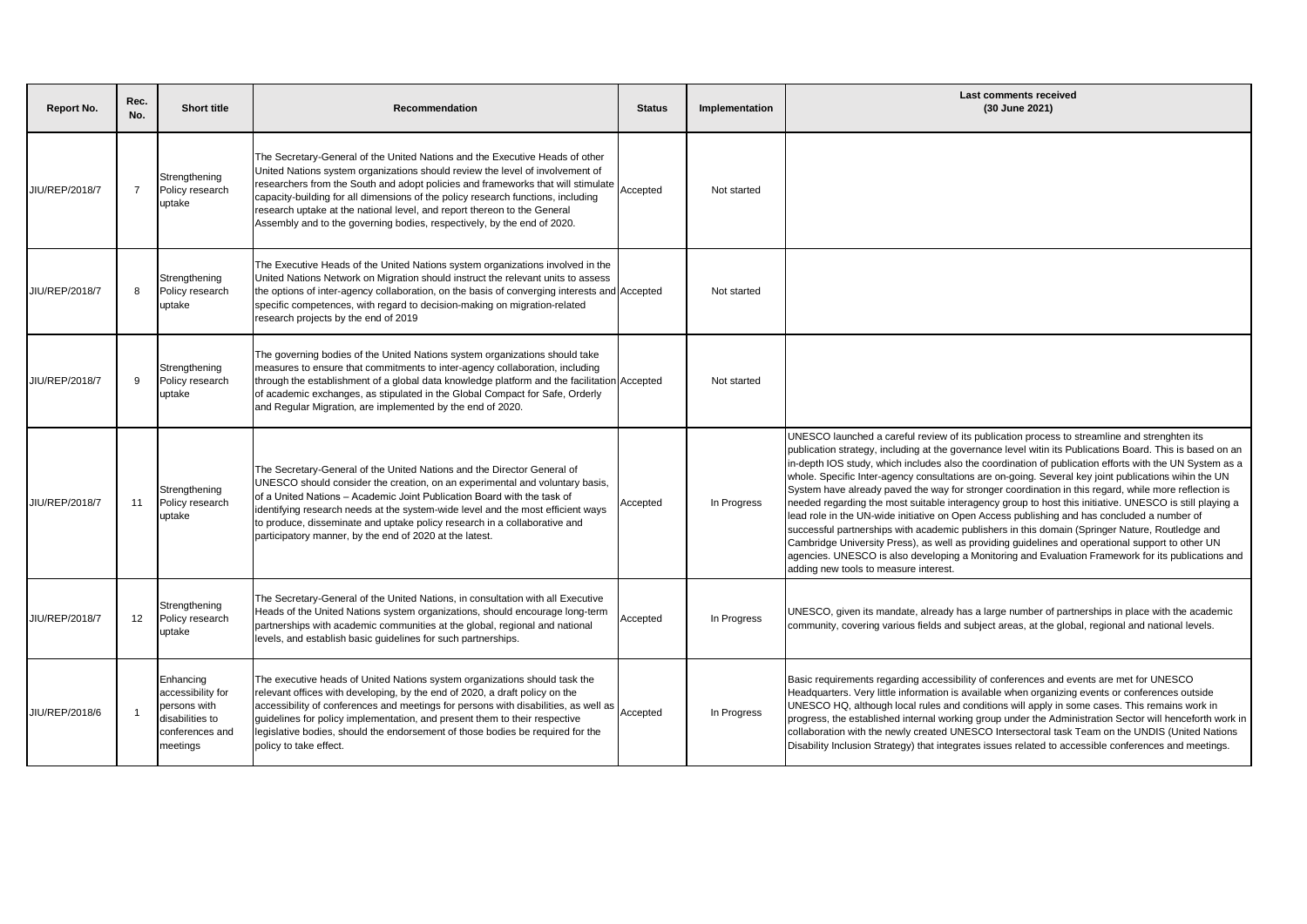| <b>Report No.</b> | Rec.<br>No.    | <b>Short title</b>                                                                               | Recommendation                                                                                                                                                                                                                                                                                                                                                                                                                                                                                                                                                                                                                                                                                     | <b>Status</b> | Implementation | <b>Last comments received</b><br>(30 June 2021)                                                                                                                                                                                                                                                                                                                                                                                                                                                                                                                                                                                                                                                                                                                                                                                                        |
|-------------------|----------------|--------------------------------------------------------------------------------------------------|----------------------------------------------------------------------------------------------------------------------------------------------------------------------------------------------------------------------------------------------------------------------------------------------------------------------------------------------------------------------------------------------------------------------------------------------------------------------------------------------------------------------------------------------------------------------------------------------------------------------------------------------------------------------------------------------------|---------------|----------------|--------------------------------------------------------------------------------------------------------------------------------------------------------------------------------------------------------------------------------------------------------------------------------------------------------------------------------------------------------------------------------------------------------------------------------------------------------------------------------------------------------------------------------------------------------------------------------------------------------------------------------------------------------------------------------------------------------------------------------------------------------------------------------------------------------------------------------------------------------|
| JIU/REP/2018/6    | $\overline{2}$ | Enhancing<br>accessibility for<br>persons with<br>disabilities to<br>conferences and<br>meetings | For all major conferences that are hosted off the premises of United Nations<br>system organizations, the executive heads of these organizations should ensure<br>that accessibility requirements are clearly stipulated in individual agreements<br>concluded with the hosting entity for specific conferences and meetings.                                                                                                                                                                                                                                                                                                                                                                      | Accepted      | In progress    | This remains work in progress, the established internal working group under the Administration Sector<br>will henceforth work in collaboration with the newly created UNESCO Intersectoral task Team on the<br>UNDIS (United Nations Disability Inclusion Strategy) that integrates issues related to accessible<br>conferences and meetings.                                                                                                                                                                                                                                                                                                                                                                                                                                                                                                          |
| JIU/REP/2018/6    | $\overline{4}$ | Enhancing<br>accessibility for<br>persons with<br>disabilities to<br>conferences and<br>meetings | The executive heads of United Nations system organizations should instruct<br>relevant offices that address accessibility-related matters to develop, by<br>December 2021, standard operating procedures with regard to their operational<br>responsibilities to improve the accessibility of conferences and meetings for<br>persons with disabilities.                                                                                                                                                                                                                                                                                                                                           | Accepted      | In Progress    | Basic requirements regarding accessibility of conferences and events are met for UNESCO<br>Headquarters. Very little information is available when organizing events or conferences outside<br>UNESCO HQ, although local rules and conditions will apply in some cases. This remains work in<br>progress, the established internal working group under the Administration Sector will henceforth work in<br>collaboration with the newly created UNESCO Intersectoral task Team on the UNDIS (United Nations<br>Disability Inclusion Strategy) that integrates issues related to accessible conferences and meetings.                                                                                                                                                                                                                                  |
| JIU/REP/2018/6    | 5              | Enhancing<br>accessibility for<br>persons with<br>disabilities to<br>conferences and<br>meetings | The executive heads of United Nations system organizations should make it<br>mandatory for organizers of meetings and conferences to ensure, by December<br>2021. that:<br>(a) The participation of persons with disabilities is fully supported by registration<br>processes that are accessible for persons with diverse disabilities;<br>(b) Clauses are included in accessible registration forms to ask specifically about<br>accessibility requirements;<br>(c) Information on accessible facilities and services is disseminated to all<br>potential participants through accessible websites and information notes;<br>d) Accessible post-conference and post-meeting satisfaction surveys | Accepted      | In Progress    | Basic requirements regarding accessibility of conferences and events are met for UNESCO<br>Headquarters. Very little information is available when organizing events or conferences outside<br>UNESCO HQ, although local rules and conditions will apply in some cases. This remains work in<br>progress, the established internal working group under the Administration Sector (ADM) will henceforth<br>work in collaboration with the newly created UNESCO Intersectoral task Team on the UNDIS (United<br>Nations Disability Inclusion Strategy) that integrates issues related to accessible conferences and<br>meetings, facilities,  ADM is planning to use a new tool for online registration, that is widely used in<br>other UN agencies, it is to be expected that this tool will take on board at least minimum accessibility<br>features. |
| JIU/REP/2018/6    | $\overline{7}$ | Enhancing<br>accessibility for<br>persons with<br>disabilities to<br>conferences and<br>meetings | The executive heads of United Nations system organizations should issue<br>instructions to information and communications technology and facilities<br>management offices to undertake periodic accessibility assessments of<br>organizational facilities and services for conferences and meetings, and to<br>ensure that organizations of persons with disabilities are adequately consulted at<br>all stages of the process.                                                                                                                                                                                                                                                                    | Accepted      | In Progress    | Basic requirements regarding accessibility of conferences and events are met for UNESCO<br>Headquarters. Very little information is available when organizing events or conferences outside<br>UNESCO HQ, although local rules and conditions will apply in some cases. This remains work in<br>progress, the established internal working group under the Administration Sector will henceforth work in<br>collaboration with the newly created UNESCO Intersectoral task Team on the UNDIS (United Nations<br>Disability Inclusion Strategy) that integrates issues related to accessible conferences and meetings.                                                                                                                                                                                                                                  |
| JIU/REP/2018/6    | -8             | Enhancing<br>accessibility for<br>persons with<br>disabilities to<br>conferences and<br>neetings | The executive heads of United Nations system organizations should task<br>procurement offices with drafting, by December 2021, provisions for<br>incorporating accessibility checks and/or requirements into procurement policies<br>and quidelines for consideration and adoption by the relevant decision-making<br>authority                                                                                                                                                                                                                                                                                                                                                                    | Accepted      | In Progress    | UNESCO is integrating progressivly the principle of "Sustainable Procurement", that integrates the<br>issues mentioned in the recommendation.                                                                                                                                                                                                                                                                                                                                                                                                                                                                                                                                                                                                                                                                                                          |
| JIU/REP/2018/6    | 9              | Enhancing<br>accessibility for<br>persons with<br>disabilities to<br>conferences and<br>meetings | The executive heads of United Nations system organizations should develop and<br>implement through relevant inter-agency mechanisms, by December 2021, a<br>common system-wide mandatory specialized training module on disability<br>inclusion and accessibility for personnel involved directly or indirectly in the<br>servicing of conferences and meetings, including, but not limited to, staff in<br>conference management, facilities and services management, human resources<br>management, and procurement, legal, ICT, medical, public information and<br>safety and security services.                                                                                                | Accepted      | In Progress    | An internal working group on accessibility has been created and is working closing with the newly<br>created inter-sectoral Task Team led by SHS in the context of the UN Disability Inclusion Strategy. As<br>yet, no consideration has been made at inter-agency level on the development of a common-system<br>wide mandatory training module.                                                                                                                                                                                                                                                                                                                                                                                                                                                                                                      |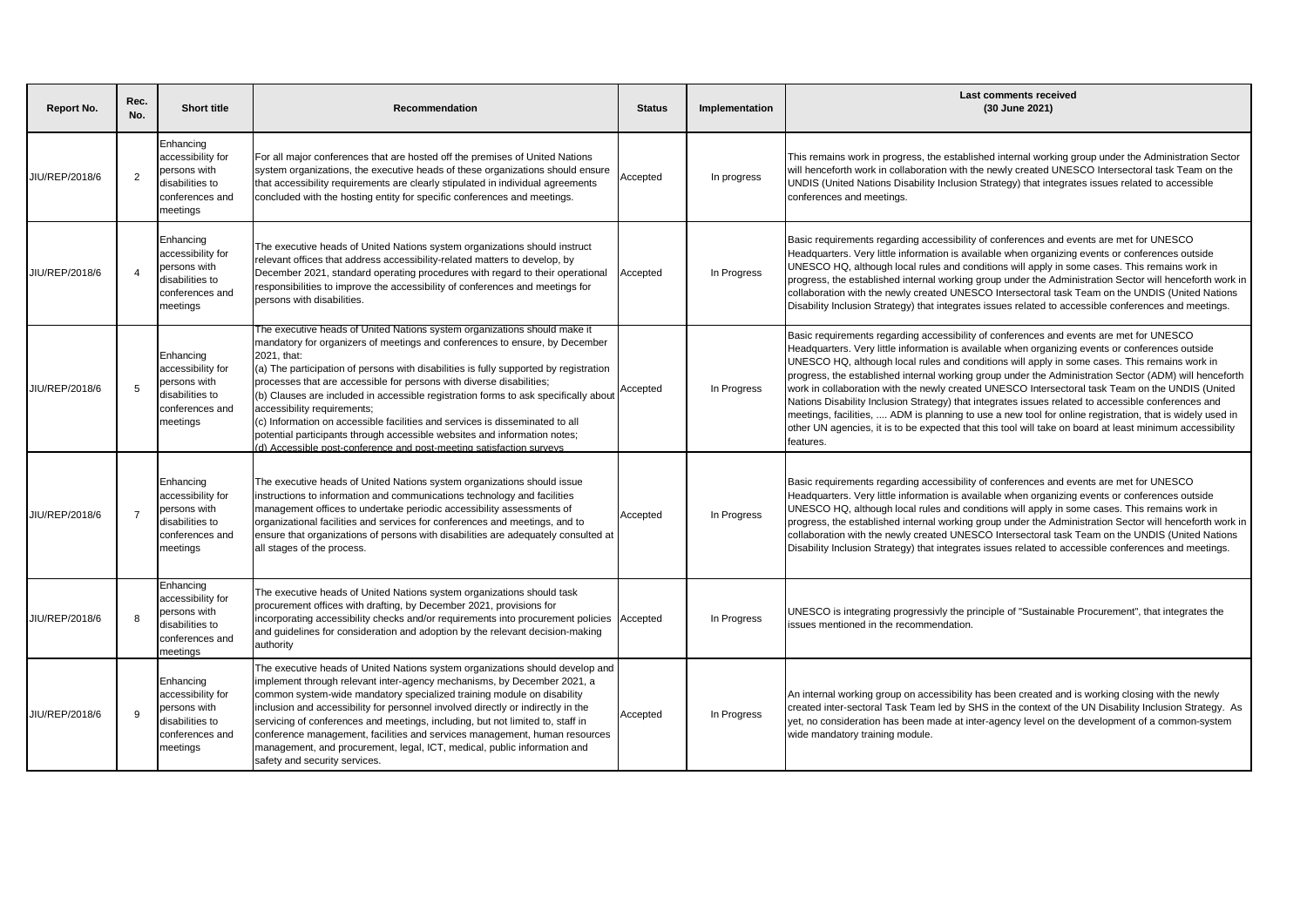| Report No.     | Rec.<br>No.     | <b>Short title</b>                                                                               | Recommendation                                                                                                                                                                                                                                                                                                                                                                                                                                          | <b>Status</b> | Implementation | Last comments received<br>(30 June 2021)                                                                                                                                                                                                                                                                                                                                                                                                                                                                                                                         |
|----------------|-----------------|--------------------------------------------------------------------------------------------------|---------------------------------------------------------------------------------------------------------------------------------------------------------------------------------------------------------------------------------------------------------------------------------------------------------------------------------------------------------------------------------------------------------------------------------------------------------|---------------|----------------|------------------------------------------------------------------------------------------------------------------------------------------------------------------------------------------------------------------------------------------------------------------------------------------------------------------------------------------------------------------------------------------------------------------------------------------------------------------------------------------------------------------------------------------------------------------|
| JIU/REP/2018/6 | 10 <sup>1</sup> | Enhancing<br>accessibility for<br>persons with<br>disabilities to<br>conferences and<br>meetings | The legislative bodies of United Nations system organizations should include in<br>their agendas the review of periodic reports submitted to them on the state of<br>accessibility of conference and meeting facilities and services for persons with<br>disabilities, including the state of progress of actions to address accessibility<br>deficits.                                                                                                 | Accepted      | In progress    | This remains work in progress, the established internal working group under the Administration Sector<br>will henceforth work in collaboration with the newly created UNESCO Intersectoral task Team on the<br>JNDIS (United Nations Disability Inclusion Strategy) that integrates issues related to accessible<br>facilities.                                                                                                                                                                                                                                  |
| JIU/REP/2018/5 | -1              | Administrative<br><b>Support Services</b>                                                        | Executive heads, in coordination with the Chair of the United Nations Sustainable<br>Development Group and with a view to a coherent system-wide approach,<br>should, by the end of 2020, enhance existing systems or implement new ones to<br>accurately identify resources devoted to administrative support services,<br>irrespective of funding source or cost classification, and set out how efficiency<br>should be defined and assessed.        | Accepted      | In progress    | n December 2020, the Administrative Platform under the Bureau of Financial Management and the<br>Field Operation Support unit were merged to improve the effectiveness of administrative support<br>services, in particular for Field Offices. Continuous enhancement of the existing systems will be sought<br>to further improve these services, including through the IT Business Reengineering.                                                                                                                                                              |
| JIU/REP/2018/4 | $\overline{1}$  | Whistle-blower                                                                                   | Legislative bodies should adopt measures by 2020 to ensure that all policies<br>related to misconduct/wrongdoing and retaliation specify appropriate channels<br>and modalities, such as independent oversight committees, for reporting and<br>investigating allegations against the executive head of the organization, as well<br>as against any other functions that may entail a potential conflict of interest in the<br>handling of such issues. | Accepted      | In Progress    | After internal discussions, especially with Legal Affairs, and in light of the special status of the Director-<br>General within the Organization, it was agreed that the policy is not the right instrument to provide for<br>such channel concerning allegations against the Director-General and should thus be addressed at a<br>different level. The revised Whistleblower protection policy however, provides mechanisms to address<br>allegations of retaliation against DIR/IOS and the Ethics Advisor, under the provisions on conflicts of<br>nterest. |
| JIU/REP/2018/4 | 3               | Whistle-blower                                                                                   | Executive heads of United Nations system organizations should update their<br>relevant whistle-blower policies by 2020 to address shortcomings and gaps<br>identified in the JIU best practices ratings.                                                                                                                                                                                                                                                | Accepted      | In progress    | UNESCO revised its Whistleblower protection policy and addressed the issues in the five best<br>practices criteria and 22 indicators raised in the JIU report, as appropriate.                                                                                                                                                                                                                                                                                                                                                                                   |
| JIU/REP/2018/4 | 6               | Whistle-blower                                                                                   | Executive heads of United Nations system organizations should develop by 2020<br>standard operating procedures for proactively protecting those who report<br>misconduct/wrongdoing from retaliation, which should include undertaking<br>relevant risk assessments and clearly identifying available support mechanisms<br>and resources.                                                                                                              | Accepted      | In progress    | The revised policy addresses this point by allowing IOS, or the relevant manager, with the consent of<br>the complainant, to inform the Ethics Office of any received report of misconduct in which it identifies a<br>potential retaliation risk, which will then allow the Ethics Office to consult with the complainant on<br>appropriate retaliation preventive actions. Therefore, UNESCO does not see the added value of<br>ntegrating specific Standard Operating Procedures.                                                                             |
| JIU/REP/2018/1 | $\overline{2}$  | nternship<br>Programmes                                                                          | Executive heads of the United Nations system organizations, under the<br>leadership of the Secretary-General as the chair of the United Nations System<br>Chief Executives Board for Coordination, should work together towards the<br>establishment of more coherent internship programmes for the United Nations<br>system, taking into account the benchmarking framework for good practices in<br>internship programmes.                            | Accepted      | In Progress    | Following the SG task force on Youth 2030, a first meeting of HR focal points from each agency on<br>nterns took place on 20 May 2021, with the objective to harmonise, benchmark, share and exchange<br>best practices and policies as well as strengthening internships in the UN.                                                                                                                                                                                                                                                                             |
| JIU/REP/2018/1 | 3               | nternship<br>Programmes                                                                          | The executive heads of JIU participating organizations should consider updating<br>their internship policies, taking into account the proposed JIU benchmarking<br>framework for good practices in internship programmes and identifying those<br>benchmarks to be streamlined in the policies of their respective organizations.                                                                                                                       | Accepted      | In Progress    | The Internship policy will be revised in the framework of the benchmarking which will come out from the<br>newly established UN task team. Some recommendations have already been implemented such as<br>providing access to the training platform previously only granted to staff members. Also, the selection of<br>nterns is being transferred to a new IT platform (success factor).                                                                                                                                                                        |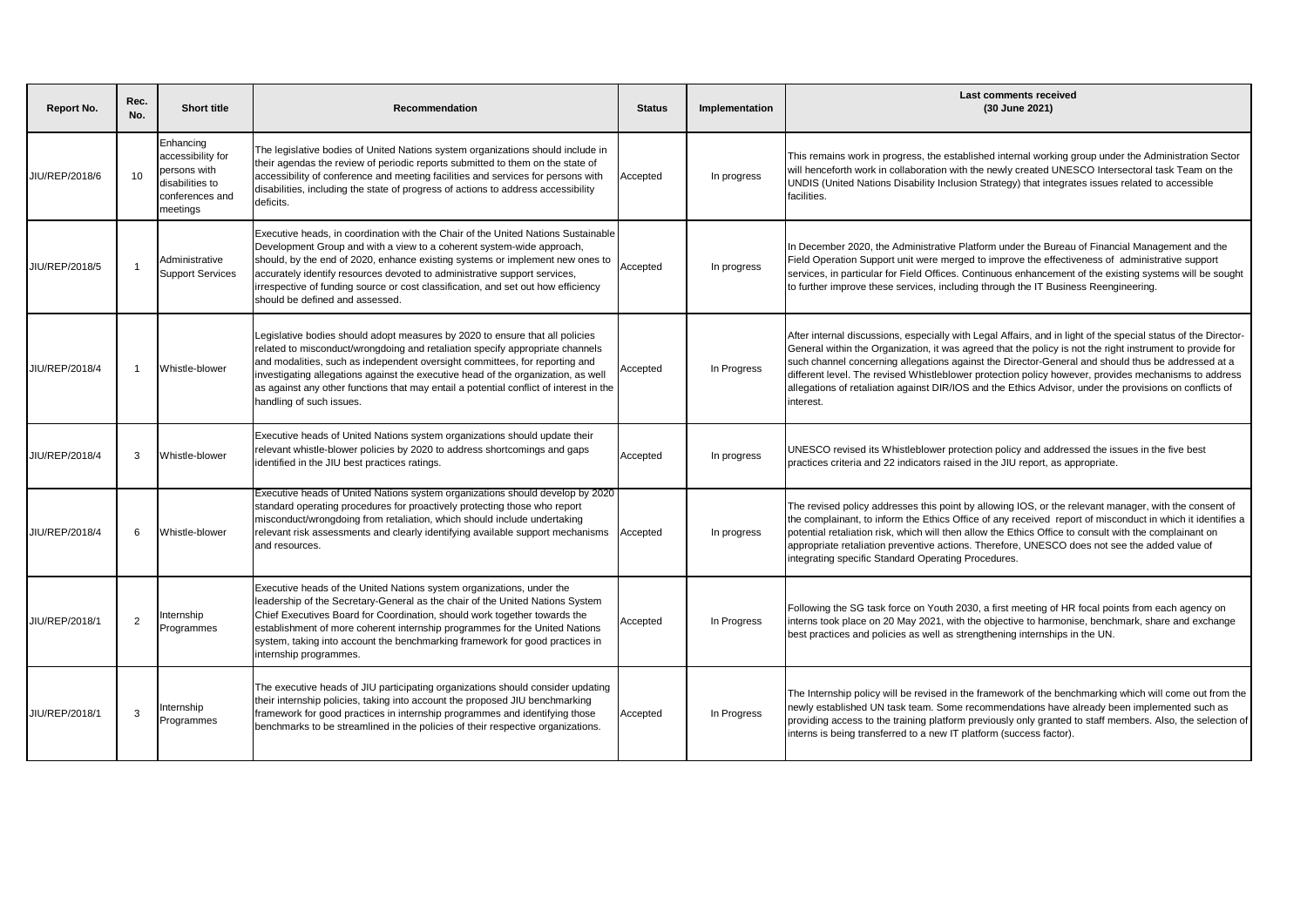| Report No.     | Rec.<br>No.    | <b>Short title</b>                                        | Recommendation                                                                                                                                                                                                                                                                                                                                                                                                                                                                                                                                                                                                                       | <b>Status</b>          | Implementation | Last comments received<br>(30 June 2021)                                                                                                                                                                                                                                                                                                                                                                                                                                                                                                                                                                                                                                                                                                                                                                                                                                                                                                                                                                                                                                                                                                                                                                                                 |
|----------------|----------------|-----------------------------------------------------------|--------------------------------------------------------------------------------------------------------------------------------------------------------------------------------------------------------------------------------------------------------------------------------------------------------------------------------------------------------------------------------------------------------------------------------------------------------------------------------------------------------------------------------------------------------------------------------------------------------------------------------------|------------------------|----------------|------------------------------------------------------------------------------------------------------------------------------------------------------------------------------------------------------------------------------------------------------------------------------------------------------------------------------------------------------------------------------------------------------------------------------------------------------------------------------------------------------------------------------------------------------------------------------------------------------------------------------------------------------------------------------------------------------------------------------------------------------------------------------------------------------------------------------------------------------------------------------------------------------------------------------------------------------------------------------------------------------------------------------------------------------------------------------------------------------------------------------------------------------------------------------------------------------------------------------------------|
| JIU/REP/2018/1 | 6              | nternship<br>Programmes                                   | Legislative and/or governing bodies of the organizations of the United Nations<br>system should consider approving the establishment of ad hoc multi-donor trust<br>funds to pledge voluntary contributions to support internship schemes and<br>request executive heads to present for their consideration proposals for other<br>suitable innovative mechanisms to receive voluntary contributions, with no<br>strings attached regarding selection criteria.                                                                                                                                                                      | Accepted               | In Progress    | During the 211th session of the Executive Board, a discussion on internships took place envisaging the<br>possibility of providing an allowance stipend to interns. A financial proposal in this respect is being<br>developed, taking into consideration the sustainability of the programme.                                                                                                                                                                                                                                                                                                                                                                                                                                                                                                                                                                                                                                                                                                                                                                                                                                                                                                                                           |
| JIU/REP/2017/9 |                | Conflict of interest<br>the UN system                     | Executive heads of the United Nations system organizations should direct their<br>officials entrusted with the ethics function to map the most common occurrences<br>and register the risks of situations exposing their respective organizations to<br>organizational conflicts of interest, no later than December 2019.                                                                                                                                                                                                                                                                                                           | Accepted               | In progress    | Discussions at ENMO revealed that Organisations are not well advanced on the issue of organisational<br>COI, which may require further guidance and clarification from the JIU in this regard.                                                                                                                                                                                                                                                                                                                                                                                                                                                                                                                                                                                                                                                                                                                                                                                                                                                                                                                                                                                                                                           |
| JIU/REP/2017/9 | $\overline{2}$ | Conflict of interest<br>the UN system                     | Executive heads of the United Nations system organizations, who have not yet<br>done so, should direct their human resources services to introduce a mandatory<br>conflict of interest disclosure form that should be signed by staff members, along<br>with their declaration of office, by all staff members and other types of personnel<br>joining an organization, whether in a short- or long-term capacity. The form<br>should be developed with the assistance of the ethics function of the respective<br>organization and with other functions, as appropriate, and in consultation with<br>any future inter-agency forum. | Accepted               | In progress    | The Ethics Office has been discussing with HRM and exchanging with ENMO members who (very few)<br>already have a pre-employment COI disclosure form; HRM will conduct a proper benchmarking into it,<br>in close cooperation with ETH in the framework of the review of the policy on outside activities.<br>It is important to highlight that UNESCO's current declaration of interest and financial disclosure<br>programme already sets forth in Manual Item 18.4 highlights staff members responsibility to disclose<br>any interest and the nature thereof to the Director-General (Staff Rule 101.5). To date, any individual<br>who is offered an appointment of at least 12 months to a post which falls within the scope of HR Manual<br>Item 18.4 shall complete an initial questionnaire within the first three months from the date of their<br>appointment, in respect of the immediately preceding 12-month period. In order to further comply with<br>the recommendation, a conflict of disclosure form for senior staff and staff in selected functions could be<br>established. Consideration will be made in this regard in 2022 within the framework of the elaboration of<br>the new policy on conflict of interest. |
| JIU/REP/2017/9 | $\overline{4}$ | Conflict of interest<br>the UN system                     | Executive heads of the United Nations system organizations, who have not yet<br>done so, in consultation with the Legal Network of the United Nations system<br>organizations, should take the necessary steps to introduce, by December 2019,<br>adequate legal clauses in contractual agreements with their staff and non-staff,<br>as appropriate, binding them to the period of restriction set for their function that<br>prohibits them from engaging in clearly defined post-employment activities for<br>the duration of that period of time.                                                                                | Accepted               | In Progress    | As per the standard of conduct of the International Civil Service, "after leaving service with<br>organizations of the United Nations system, international civil servants should not take improper<br>advantage of their former official functions<br>and positions, including through unauthorized use or distribution of privileged or confidential<br>information; nor should international civil servants, including those working in procurement services and<br>as requisitioning officers, attempt to unduly influence the decisions of the organization in the interest or<br>at the request of third parties with a view to see". All our staff are already required to follow those<br>standards. However, the Ethics Office has been discussing with HRM about both pre and post<br>employment rules, and contractual clauses (or COI declarations), and has exchanged with colleagues<br>from ENMO on their best practices. HRM will launch a benchmark across other UN Agencies, with a<br>view to define target groups to which such post employment restrictions could apply and be effectively<br>implemented.                                                                                                          |
| JIU/REP/2017/2 | 5              | Donor-led<br>assessments of UN<br>system<br>organizations | The legislative/governing bodies of the United Nations system organizations<br>should request the executive heads to identify and provide adequate resources<br>and support to the internal audit and evaluation offices of their respective<br>organizations to enable them to provide the required levels of assurance that<br>would help minimize duplication and overlap with external reviews, verifications<br>and assessments conducted by third parties.                                                                                                                                                                     | Under<br>consideration | In progress    | It must be emphasized that that the limited evaluation budget is largely compensated by a 3% charge<br>for evaluations on the budgets of projects financed by voluntary contributions. The 41 C/5 budget for<br>2022-2023 includes a small increase in the budget of IOS, in spite of a zero nominal growth budget<br>ceiling proposed. The new Director of IOS is fully committed to raising funds and finding innovative<br>methods to help fill the gaps.                                                                                                                                                                                                                                                                                                                                                                                                                                                                                                                                                                                                                                                                                                                                                                             |
| JIU/REP/2016/9 | 2              | Safety and security                                       | The Executive Heads of the United Nations system organizations, through the<br>Inter-Agency Security Management Network and the Department of Safety and<br>Security, should ensure that, by no later than January 2018, a comprehensive<br>system-wide policy for road safety is finalized and ready for implementation<br>within each of their respective organizations.                                                                                                                                                                                                                                                           | Accepted               | In progress    | ADM to coordinate with PAX                                                                                                                                                                                                                                                                                                                                                                                                                                                                                                                                                                                                                                                                                                                                                                                                                                                                                                                                                                                                                                                                                                                                                                                                               |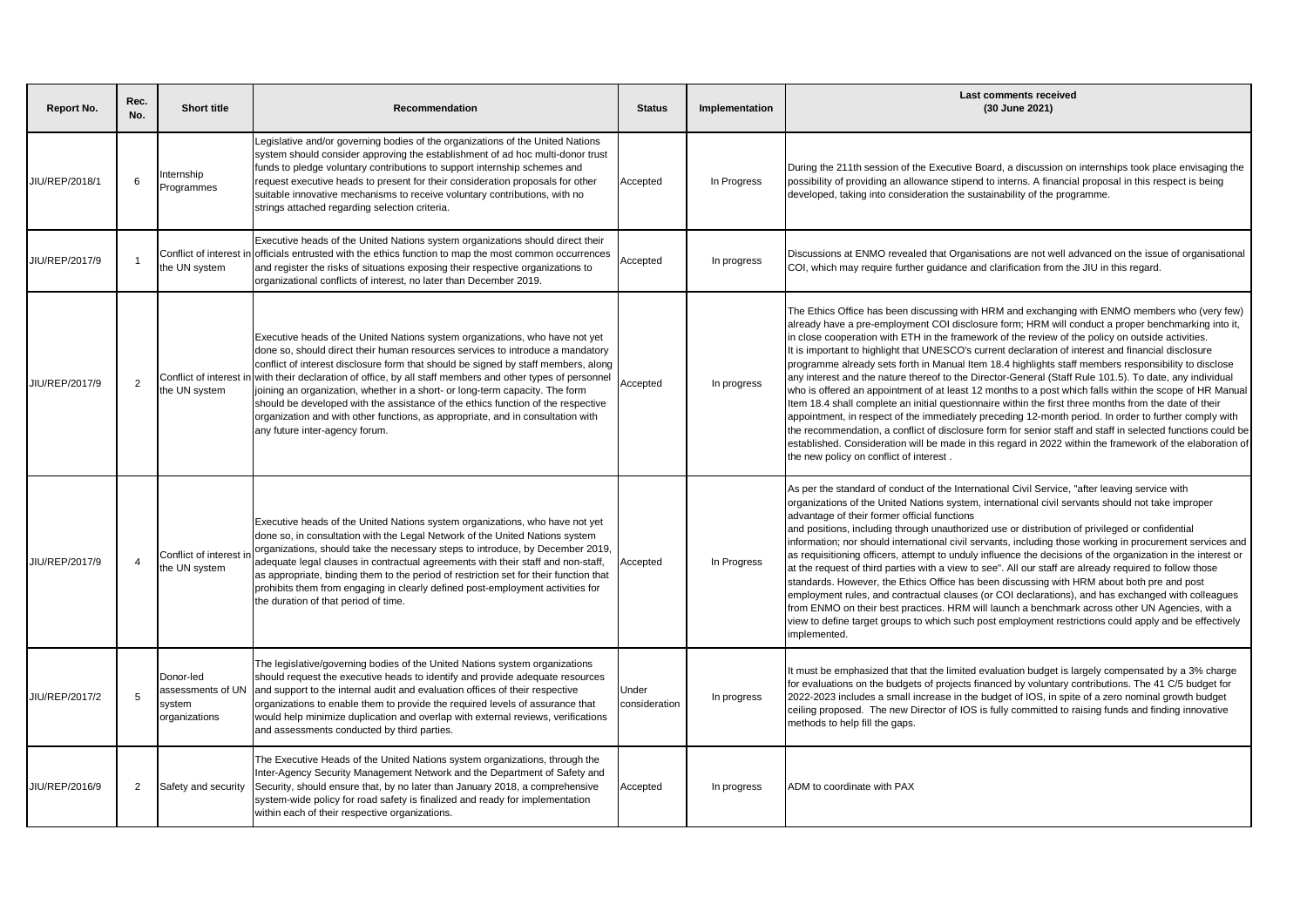| Report No.     | Rec.<br>No. | <b>Short title</b>                                                       | Recommendation                                                                                                                                                                                                                                                                                                                                                                                                                                                                                                    | <b>Status</b> | Implementation | Last comments received<br>(30 June 2021)                                                                                                                                                                                                                                                                                                                                                                                                                                                                                                                                                                                                                                                                                                                                                                                                                                                                                                                                                                                                                                                                                                                                           |
|----------------|-------------|--------------------------------------------------------------------------|-------------------------------------------------------------------------------------------------------------------------------------------------------------------------------------------------------------------------------------------------------------------------------------------------------------------------------------------------------------------------------------------------------------------------------------------------------------------------------------------------------------------|---------------|----------------|------------------------------------------------------------------------------------------------------------------------------------------------------------------------------------------------------------------------------------------------------------------------------------------------------------------------------------------------------------------------------------------------------------------------------------------------------------------------------------------------------------------------------------------------------------------------------------------------------------------------------------------------------------------------------------------------------------------------------------------------------------------------------------------------------------------------------------------------------------------------------------------------------------------------------------------------------------------------------------------------------------------------------------------------------------------------------------------------------------------------------------------------------------------------------------|
| JIU/REP/2016/8 | 5           | nternal audit<br>function                                                | Executive heads of United Nations system organizations should ensure that their<br>internal audit services have adequate financial and human resources to expand<br>the use of information technology (IT) auditing techniques, and to employ, as<br>appropriate, advanced data analytics and remote auditing, with a view to<br>leveraging technology to provide more economical and comprehensive audit<br>coverage.                                                                                            | Accepted      | In progress    | The 41 C/5 budget for 2022-2023 includes a small increase in the budget of IOS, in spite of a zero<br>nominal growth budget ceiling proposed. The new Director of IOS is fully committed to raising funds<br>and finding innovative methods to help fill the gaps.                                                                                                                                                                                                                                                                                                                                                                                                                                                                                                                                                                                                                                                                                                                                                                                                                                                                                                                 |
| JIU/REP/2016/8 | 6           | nternal audit<br>unction                                                 | Executive heads of United Nations system organizations, on the advice of their<br>oversight committees, should allocate adequate financial and human resources<br>to the internal audit services to ensure sufficient coverage of high-risk areas and<br>adherence to established auditing cycles, as identified by the heads of internal<br>audit/oversight during risk-based audit planning.                                                                                                                    | Accepted      | In progress    | The 41 C/5 budget for 2022-2023 includes a small increase in the budget of IOS, in spite of a zero<br>nominal growth budget ceiling proposed. The new Director of IOS is fully committed to raising funds<br>and finding innovative methods to help fill the gaps.                                                                                                                                                                                                                                                                                                                                                                                                                                                                                                                                                                                                                                                                                                                                                                                                                                                                                                                 |
| JIU/REP/2016/8 | 8           | nternal audit<br>unction                                                 | Executive heads of United Nations system organizations that have not yet done<br>so should provide adequate funding for professional development, as requested<br>by the heads of internal audit/oversight, including coverage of costs for<br>maintaining professional certification, with key performance indicators<br>established to monitor training and certification goals for internal audit staff.                                                                                                       | Accepted      | In progress    | The 41 C/5 budget for 2022-2023 includes a small increase in the budget of IOS, in spite of a zero<br>nominal growth budget ceiling proposed. The new Director of IOS is fully committed to raising funds<br>and finding innovative methods to help fill the gaps.                                                                                                                                                                                                                                                                                                                                                                                                                                                                                                                                                                                                                                                                                                                                                                                                                                                                                                                 |
| JIU/REP/2016/4 | 10          | <b>Fraud Prevention</b>                                                  | The executive heads of the United Nations system organizations should ensure<br>that proportionate fraud prevention and detection capabilities are an integral part<br>of automation systems' functionalities, including automated activity reports and<br>data-mining modules in their respective enterprise resource planning systems<br>ERPs).                                                                                                                                                                 | Accepted      | In progress    | Fraud prevention and detection part of automation systems' functionalities will be addressed in the<br>framework of the core redesign of systems, if assessed to be feasible. Indicators can be developed in<br>the meantime in the context of the Anti-Fraud roadmap, with dashboards to reinforce the compliance<br>monitoring.                                                                                                                                                                                                                                                                                                                                                                                                                                                                                                                                                                                                                                                                                                                                                                                                                                                  |
| JIU/REP/2016/4 | 15          | <b>Fraud Prevention</b>                                                  | The executive heads of the United Nations system organizations should present<br>to their legislative and governing bodies on an annual basis a consolidated and<br>comprehensive management report on the performance of anti-fraud activities,<br>based on key performance indicators. The report shall include, inter alia, the<br>level of fraud exposure, status of compliance with anti-fraud policies, fraud<br>statistics, sanctions imposed, fraud losses and recovery of assets, and lessons<br>earned. | Accepted      | In progress    | IOS reports on an annual basis to governing bodies on anti-fraud activities. In the framework of the anti-<br>fraud roadmap, the Risk Compliance and Policy coordination unit and IOS are assessing which<br>additional information can be provided with due regards to the confidentiality aspects and taking into<br>account relevant quidance from HLCM.                                                                                                                                                                                                                                                                                                                                                                                                                                                                                                                                                                                                                                                                                                                                                                                                                        |
| JIU/REP/2015/4 | 2           | Public information<br>and<br>communications<br>policies and<br>practices | Starting from the forthcoming programme and budget cycle, the executive heads<br>of the United Nations system organizations should reinforce in a sustainable<br>manner the strategic role of the public information and communications function<br>within their organization, by adhering to the nine benchmarks proposed in the<br>present report, as applicable.                                                                                                                                               | Accepted      | In progress    | The New Communication, Advocacy and Engagement Strategy adresses the nine benchmark of the JIU<br>report and was presented to the 207th session of the Executive Board. Its implementation has started<br>with an in-depth selection process of a new company for the development of a stronger web platform,<br>the publications of a series of guidelines for communication on a shared intranet, a new governance for<br>prioritization & events management system. The Launch of a new website is scheduled for Autumn<br>2021, together with the launch of the revamped visual quidelines and graphic charter for UNESCO. A<br>corporate campaign on the "New Normal" was launched during Covid-19 pandemlic and was awarded<br>among best performing campaigns in France in 2020. A new internal communication board as well as a<br>communciations board have been established, An internal newsletter "info radar" is in place to inform<br>all staff about current & planned activities. The new charge back mechanism is also in place and bears<br>fruit. Stronger and more predictable budget for Communciation activities are also secured within the<br>next budget. |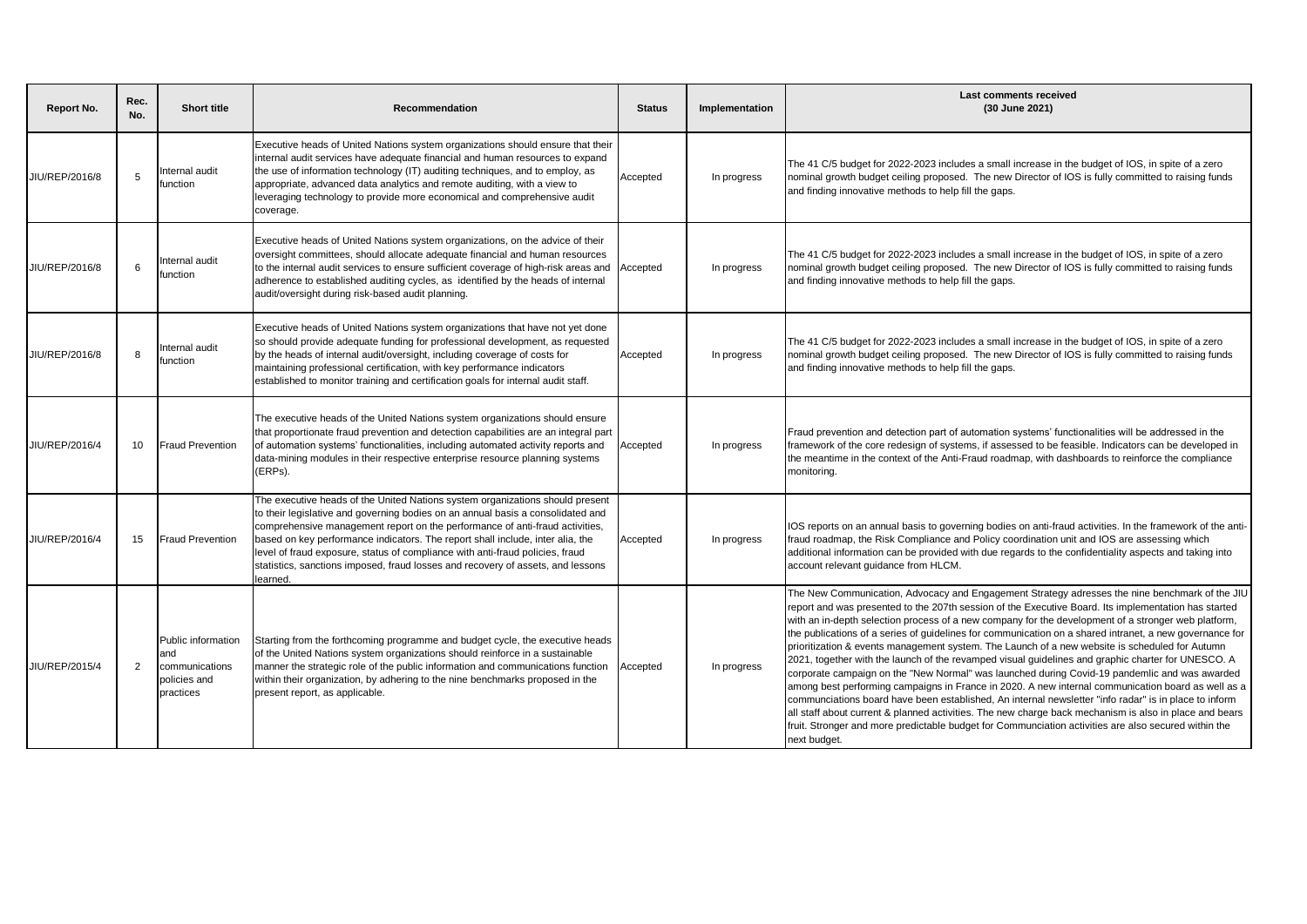| Report No.     | Rec.<br>No. | <b>Short title</b>                                                       | Recommendation                                                                                                                                                                                                                                                                                                                                                                                                                                                                                                        | <b>Status</b> | Implementation | <b>Last comments received</b><br>(30 June 2021)                                                                                                                                                                                                                                                                                                                                                                                                                                                                                                                                                                                                                                                                                                                                                                                                                                                                                                                                                                                                                                                      |
|----------------|-------------|--------------------------------------------------------------------------|-----------------------------------------------------------------------------------------------------------------------------------------------------------------------------------------------------------------------------------------------------------------------------------------------------------------------------------------------------------------------------------------------------------------------------------------------------------------------------------------------------------------------|---------------|----------------|------------------------------------------------------------------------------------------------------------------------------------------------------------------------------------------------------------------------------------------------------------------------------------------------------------------------------------------------------------------------------------------------------------------------------------------------------------------------------------------------------------------------------------------------------------------------------------------------------------------------------------------------------------------------------------------------------------------------------------------------------------------------------------------------------------------------------------------------------------------------------------------------------------------------------------------------------------------------------------------------------------------------------------------------------------------------------------------------------|
| JIU/REP/2015/4 |             | Public information<br>and<br>communications<br>policies and<br>practices | The executive heads of the United Nations system organizations should take<br>concrete measures to strengthen the public information and communications<br>capacity at the field level within their organizations, when applicable. This, in<br>turn, would enable local UNCGs to conduct joint activities with due attention to<br>local circumstances and organizations' mandated priorities, and reinforce the<br>effectiveness and impact of those activities.                                                    | Accepted      | In progress    | All 53 field offices websites have been renewed and revamped, with new functionnality, new design and<br>new editorial strategy. This was long overdue and had not been conducted for the last decade. A full-<br>time communication manager has been assigned to the task of supporting field offices in their outreach<br>and communciation activities. Regular coordination meetings are held with all heads of Field office<br>(every semester) to plan ahead communciation activities. A systematic one-UN approach is conducted<br>as the country level, to leverage communication capacities, and this was reinforced during the COVID-<br>19 crisis. Specific training activity is scheduled in the autumn 2021 for media training towards FO<br>Directors. Additionnal funding, for training and dissemination purposes, is needed to build on these<br>promising results.                                                                                                                                                                                                                  |
| JIU/REP/2014/8 |             | Non-staff personnel<br>and related<br>contractual<br>modalities          | The executive heads of the United Nations system organizations should revise<br>their non-staff policies, including the definition of non-staff and the criteria for the<br>use of non-staff personnel, by using the employment relationship principle in<br>accordance with relevant labour recommendations of the International Labour<br>Organization                                                                                                                                                              | Accepted      | In progress    | In compliance with the JIU and External Auditor reports, the Bureau of Human Resources<br>Management (HRM) and the Field Operations Support Section (BFM/FOS) carried out a<br>comprehensive review of the use of service contracts at all duty stations (53), placing particular<br>emphasis on social security coverage. This review has now been completed. In order to facilitate it, the<br>management of all contracts was integrated into UNESCO's enterprise resource planning system in<br>January 2015. This has enabled HRM to monitor closely the remuneration and social security<br>contributions paid by UNESCO offices to holders of service contracts and short-term contracts. The<br>service-contract policy is currently being updated, taking into account the feedback received by<br>HRM; its publication will take place before the 212th session of the Executive Board. This will<br>significantly improve working conditions and will help to align and better harmonize the framework for<br>non-staff personnel with that of other United Nations agencies.             |
| JIU/REP/2014/8 | 3           | Non-staff personne<br>and related<br>contractual<br>modalities           | The executive heads of the United Nations system organizations should review<br>the use of non-staff personnel with a view to identifying long-serving non-staff<br>personnel under a de facto employment relationship and establish a plan (short-<br>to medium-term) to terminate the inappropriate prolonged use of non-staff<br>personnel. The plan, including resources required, should be presented to the<br>legislative/governing bodies for endorsement and provision of the necessary<br>financial support | Accepted      | In progress    | UNESCO generally accepts the principle behind this recommendation, and acknowledges the<br>challenges and potential risks posed by individuals serving over a long period of time under non-staff<br>contracts. We have addressed already some of the issues involved, by asking for mandatory breaks in<br>service, limiting the duration of such contracts and when possible creating posts, instead of service<br>contracts (for instance in ICTP). However, we would face enormous challenges in undertaking an<br>exercise to solicit the necessary financial resources from governing bodies or donors, as in many case<br>there are a large number of non-staff against extrabudgetary project funds in non-HQ duty stations. In<br>compliance with 202 EX/Decision 5.IV.A, the Bureau of Human Resources Management has to work on<br>a short- and medium-term policy on the use of non-staff personnel, taking into account the inter-<br>agency discussions currently under way. However, to date, mainly due to the COVID-19 context, no<br>changes have been considered at the UN level. |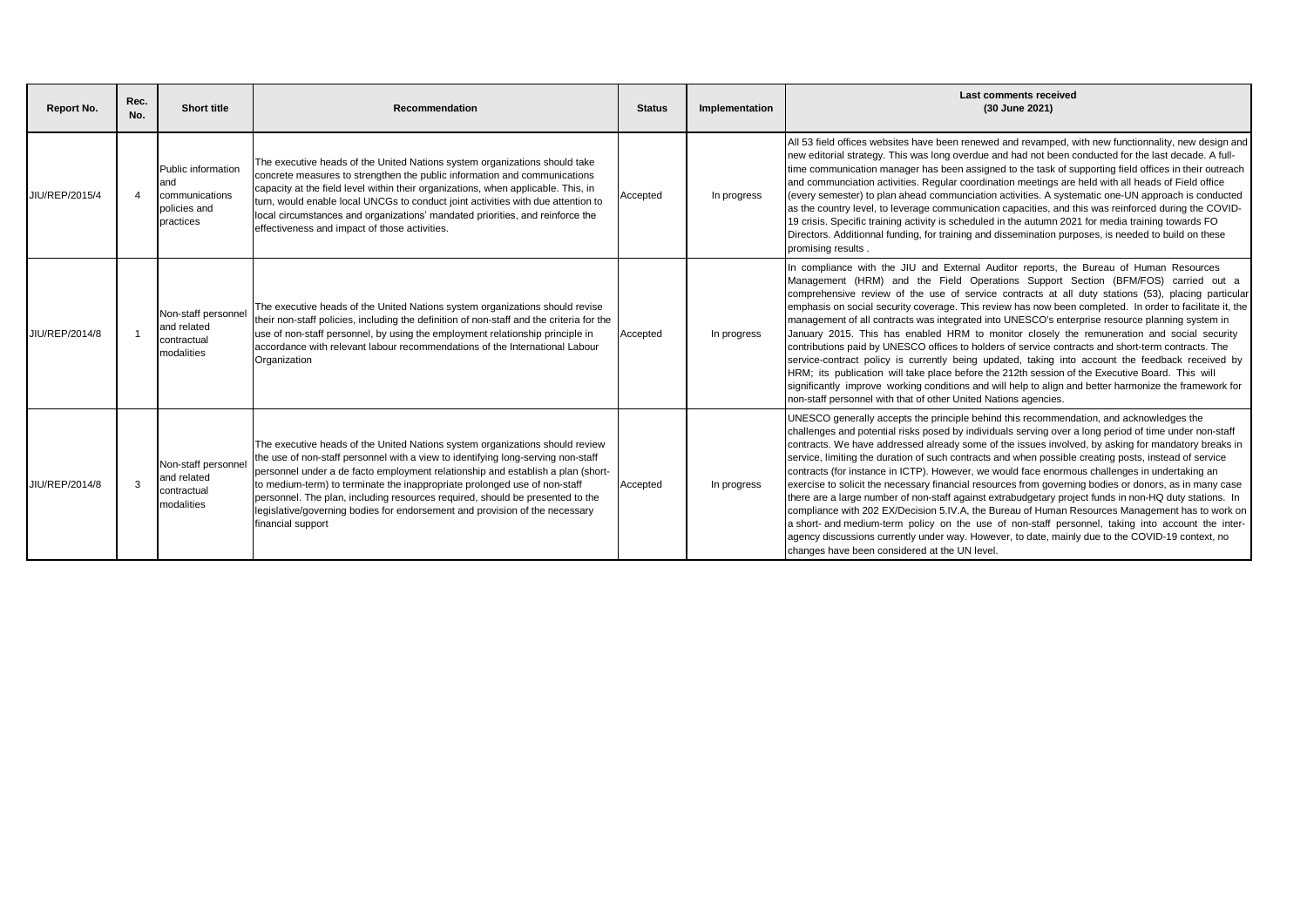| Report No.     | Rec.<br>No. | <b>Short title</b>         | Recommendation                                                                                                                                                                                                                                                                                                                                                                          | <b>Status</b> | Implementation | <b>Last comments received</b><br>(30 June 2021)                                                                                                                                                                                                                                                                                                                                                                                                                                                                                                                                                                                                                                                                                                                                                                                                                                                                                                                                                                                                                                                                                                                                                                                                                                                                                                                                                                                                                                                                                                                                                                                                                                                                                                                                                                                                                                                                                                                                                                                                                                          |
|----------------|-------------|----------------------------|-----------------------------------------------------------------------------------------------------------------------------------------------------------------------------------------------------------------------------------------------------------------------------------------------------------------------------------------------------------------------------------------|---------------|----------------|------------------------------------------------------------------------------------------------------------------------------------------------------------------------------------------------------------------------------------------------------------------------------------------------------------------------------------------------------------------------------------------------------------------------------------------------------------------------------------------------------------------------------------------------------------------------------------------------------------------------------------------------------------------------------------------------------------------------------------------------------------------------------------------------------------------------------------------------------------------------------------------------------------------------------------------------------------------------------------------------------------------------------------------------------------------------------------------------------------------------------------------------------------------------------------------------------------------------------------------------------------------------------------------------------------------------------------------------------------------------------------------------------------------------------------------------------------------------------------------------------------------------------------------------------------------------------------------------------------------------------------------------------------------------------------------------------------------------------------------------------------------------------------------------------------------------------------------------------------------------------------------------------------------------------------------------------------------------------------------------------------------------------------------------------------------------------------------|
| JIU/REP/2011/6 |             | <b>Business continuity</b> | The Executive Heads of the United Nations system organizations who have not<br>done so yet should develop business continuity policy/strategy, including the<br>assignment of business continuity management with responsibility for<br>implementation, to be submitted for information to the legislative bodies.                                                                      | Accepted      | In progress    | In line with the ERM Roadmap, the organizational resilience management system (ORMS) policy will<br>be revised and will encompass: a) the identification of roles for business continuity b) the elaboration of<br>business continuity plans (BCP) embedding lessons learnt from the COVID 19 crisis and existing<br>material available at level of field in consultation with relevant process owners. In December 2020, the<br>draft of the BCP template for Field Offices and Institutes has been finalized, consultations with business<br>owners are ongoing. The recommendation is superseded by the following recommendation issued by<br><b>UNESCO Oversight Advisory Committee:</b><br>-OAC/2017/9: The Committee reiterates its recommendation from 2016 that the Director-General: -<br>formally assign responsibility for a comprehensive business continuity function to a senior official,<br>reporting directly to her - develop a comprehensive business continuity policy and plan, including a<br>management framework that specifies regular review and testing of the plan - avail herself of external<br>expertise in this area, as this function is not a core function of UNESCO, despite its crucial importance<br>for the effective management of risk to which staff, contractors, intellectual and physical property may<br>be exposed and further recommends that the Director-General: - ensure adequate resources are<br>available to implement the actions arising from the IT security internal audit as well as maintain a robust<br>cyber security policy that is updated dynamically to reflect emerging threats - that measures are<br>introduced to ensure that compliance with the mandatory requirement for all staff to provide contact<br>details, as well as undertake mandatory IT Security training are monitored and steps taken to ensure<br>there is 100% compliance.<br>Follow up on these matters will be also ensured through the upcoming new JIU review on business<br>continuity (project A.458 included in JIU work plan for 2021) |
| JIU/REP/2011/6 | 3           | <b>Business continuity</b> | The Executive Heads of the United Nations system organizations who have not<br>done so yet should develop and approve a documented business continuity plan<br>based on a risk assessment, identified critical functions and recovery time<br>objectives.                                                                                                                               | Accepted      | In progress    | In line with the ERM Roadmap, the organizational resilience management system (ORMS) policy will<br>be revised and will encompass: a) the identification of roles for business continuity b) the elaboration of<br>business continuity plans (BCP) embedding lessons learnt from the COVID 19 crisis and existing<br>material available at level of field in consultation with relevant process owners. In December 2020, the<br>draft of the BCP template for Field Offices and Institutes has been finalized, consultations with business<br>owners are ongoing. The recommendation is superseded by the recommendation OAC/2017/9 issued<br>by UNESCO Oversight Advisory Committe, cf. reply to recommendation N.1.<br>Follow up on these matters will be also ensured through the open related OAC recommendation and<br>the upcoming new JIU review on business continuity (project A.458 included in JIU work plan for 2021)                                                                                                                                                                                                                                                                                                                                                                                                                                                                                                                                                                                                                                                                                                                                                                                                                                                                                                                                                                                                                                                                                                                                                       |
| JIU/REP/2011/6 | 4           | <b>Business continuity</b> | Executive Heads should ensure that the scope of business continuity plans of the<br>United Nations system organizations includes their field offices.<br>Overseeing and control mechanisms should be in place to ensure the coherence Accepted<br>and interoperability of the business continuity plan with the headquarters and the<br>United Nations country team, where appropriate. |               | In progress    | In line with the ERM Roadmap, the organizational resilience management system (ORMS) policy will<br>be revised and will encompass: a) the identification of roles for business continuity b) the elaboration of<br>business continuity plans (BCP) embedding lessons learnt from the COVID 19 crisis and existing<br>material available at level of field in consultation with relevant process owners. In December 2020, the<br>draft of the BCP template for Field Offices and Institutes has been finalized, consultations with business<br>owners are ongoing. The coherence and the interoperability of BCPs with HQ and UNCT will be<br>factored in when finalizing the HQ and Field BCP. The recommendation is superseded by the<br>recommendation OAC/2017/9 issued by UNESCO Oversight Advisory Committe, cf. reply to<br>recommendation N.1.<br>Follow up on these matters will be also ensured through the open OAC recommendation and the<br>upcoming new JIU review on business continuity (project A.458 included in JIU work plan for 2021)                                                                                                                                                                                                                                                                                                                                                                                                                                                                                                                                                                                                                                                                                                                                                                                                                                                                                                                                                                                                                               |